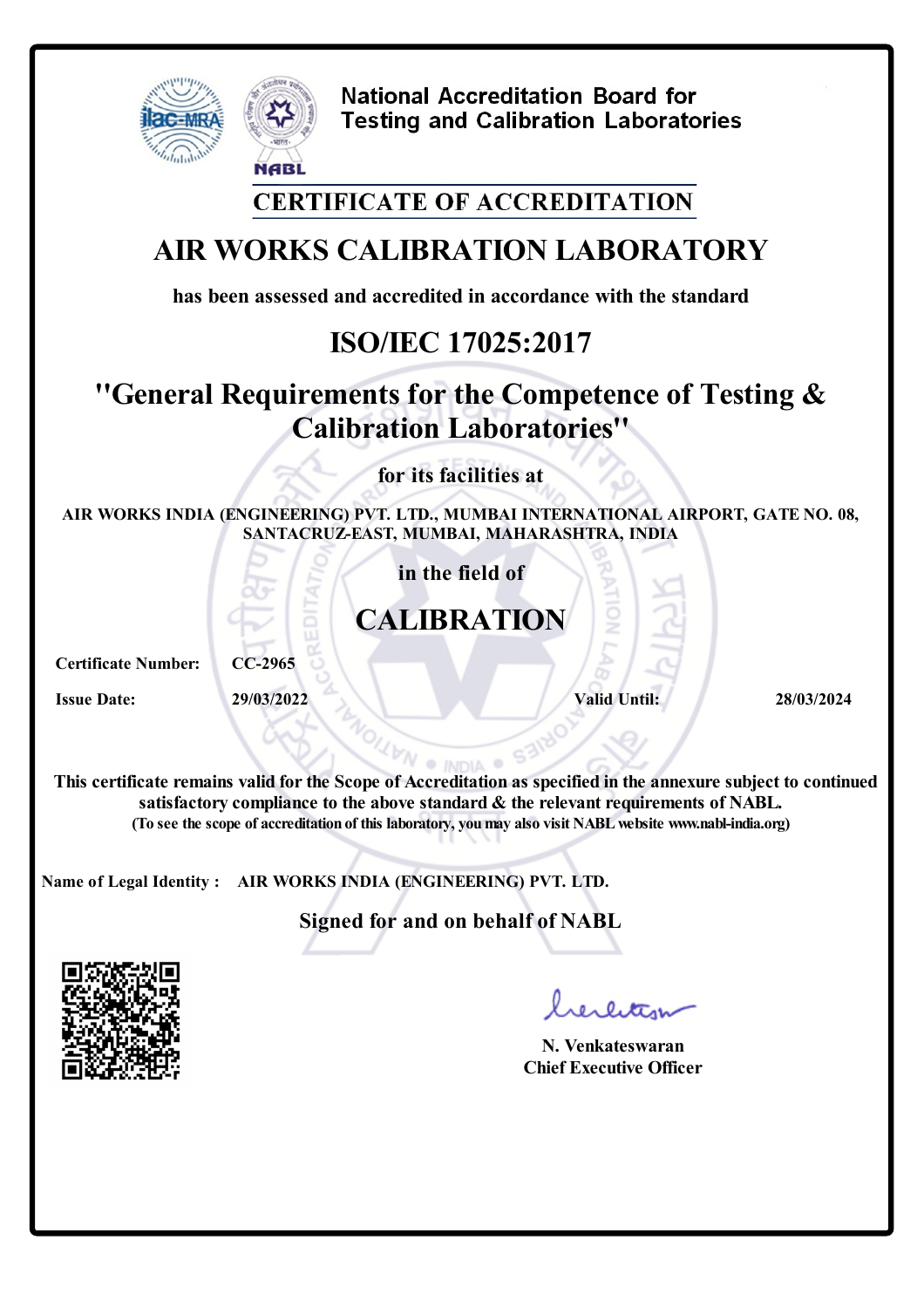



# **SCOPE OF ACCREDITATION**

| <b>Laboratory Name:</b> |  |
|-------------------------|--|
|                         |  |

AIR WORKS CALIBRATION LABORATORY, AIR WORKS INDIA (ENGINEERING) PVT. LTD., MUMBAI INTERNATIONAL AIRPORT, GATE NO. 08, SANTACRUZ-EAST, MUMBAI, MAHARASHTRA, INDIA

**Accreditation Standard** ISO/IEC 17025:2017 **Certificate Number** CC-2965 **Page No** 1 of 19

| S.No           | Discipline / Group                                                                         | <b>Measurand or Reference</b><br><b>Material/Type of instrument</b><br>or material to be calibrated<br>or measured / Quantity<br><b>Measured /Instrument</b> | <b>Calibration or Measurement</b><br><b>Method or procedure</b>    | <b>Measurement range and</b><br>additional parameters<br>where applicable(Range<br>and Frequency) | * Calibration and<br><b>Measurement</b><br>Capability(CMC) $(\pm)$ |
|----------------|--------------------------------------------------------------------------------------------|--------------------------------------------------------------------------------------------------------------------------------------------------------------|--------------------------------------------------------------------|---------------------------------------------------------------------------------------------------|--------------------------------------------------------------------|
|                |                                                                                            |                                                                                                                                                              | <b>Permanent Facility</b>                                          |                                                                                                   |                                                                    |
| $\overline{1}$ | ELECTRO-<br><b>TECHNICAL-</b><br>Alternating<br>Current $(< 1$<br>GHz)<br>(Measure)        | AC Current @ 50 Hz                                                                                                                                           | Using 61/2 Digit<br><b>Standard Multimeter</b><br>by Direct Method | 1 A to 10 A                                                                                       | 0.10 % to 0.25 %                                                   |
| $\overline{2}$ | <b>ELECTRO-</b><br><b>TECHNICAL-</b><br>Alternating<br>Current $(< 1$<br>GHz)<br>(Measure) | AC Current @ 50 Hz                                                                                                                                           | Using 61/2 Digit<br><b>Standard Multimeter</b><br>by Direct Method | 100 mA to 1 A                                                                                     | 0.17 % to 0.10 %                                                   |
| 3              | ELECTRO-<br><b>TECHNICAL-</b><br>Alternating<br>Current $(< 1$<br>GHz)<br>(Measure)        | AC Current @ 50 Hz                                                                                                                                           | Using 61/2 Digit<br><b>Standard Multimeter</b><br>by Direct Method | 30 µA to 100 mA                                                                                   | 0.30 % to 0.17 %                                                   |
| 4              | <b>ELECTRO-</b><br><b>TECHNICAL-</b><br>Alternating<br>Current $(< 1$<br>GHz)<br>(Measure) | AC Voltage @ 50 Hz                                                                                                                                           | Using 61/2 Digit<br><b>Standard Multimeter</b><br>by Direct Method | 1 mV to 10 mV                                                                                     | 4.75 % to 0.55 %                                                   |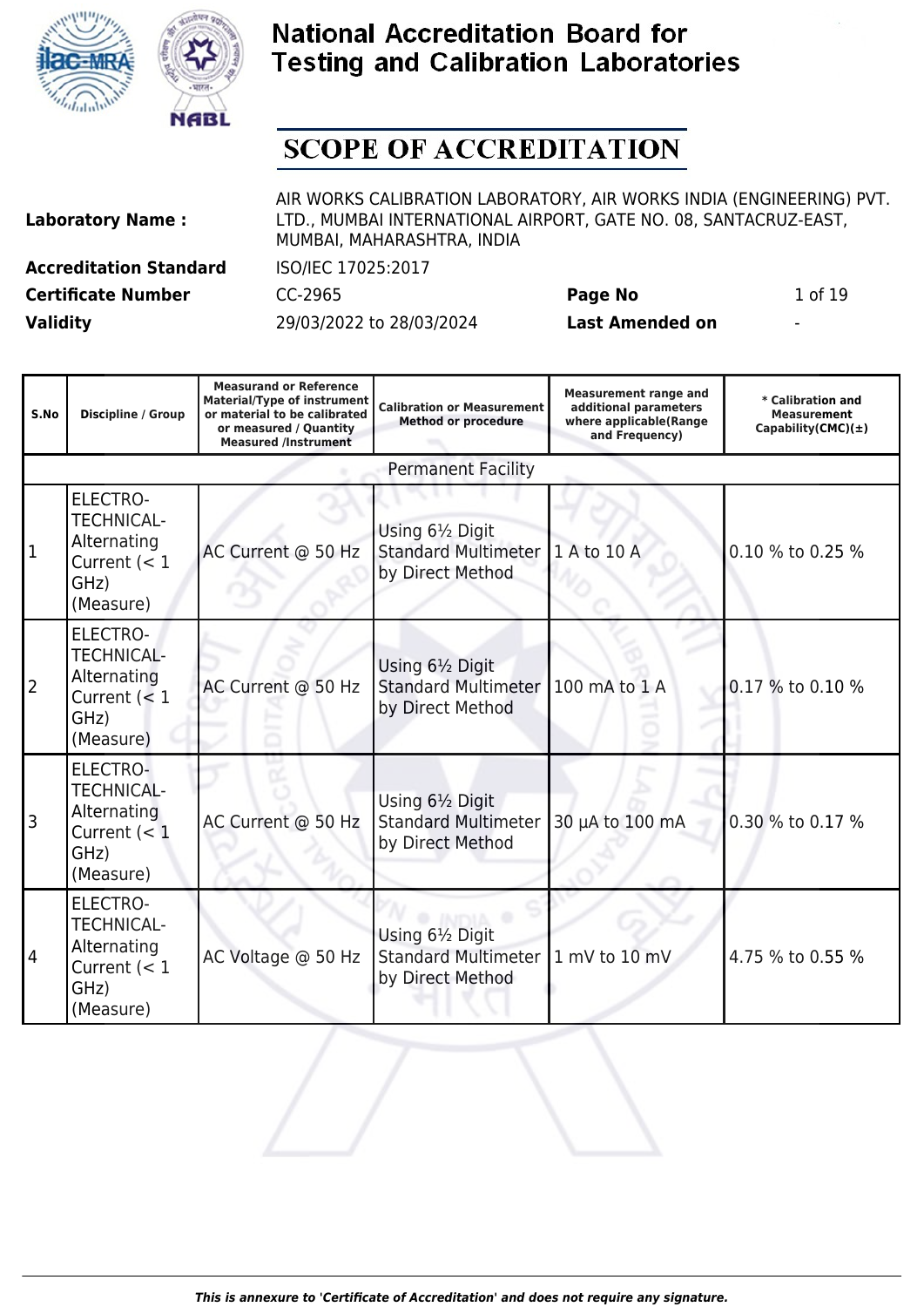



# **SCOPE OF ACCREDITATION**

| <b>Laboratory Name:</b> |  |  |
|-------------------------|--|--|
|                         |  |  |

AIR WORKS CALIBRATION LABORATORY, AIR WORKS INDIA (ENGINEERING) PVT. LTD., MUMBAI INTERNATIONAL AIRPORT, GATE NO. 08, SANTACRUZ-EAST, MUMBAI, MAHARASHTRA, INDIA

**Certificate Number** CC-2965 **Page No** 2 of 19

┱

**Accreditation Standard** ISO/IEC 17025:2017

**Measurand or Reference**

**Validity** 29/03/2022 to 28/03/2024 **Last Amended on** -

┱

| S.No | <b>Discipline / Group</b>                                                                  | measurand or <b>kererence</b><br><b>Material/Type of instrument</b><br>or material to be calibrated<br>or measured / Quantity<br><b>Measured /Instrument</b> | <b>Calibration or Measurement</b><br><b>Method or procedure</b>    | <b>Measurement range and</b><br>additional parameters<br>where applicable(Range<br>and Frequency) | * Calibration and<br><b>Measurement</b><br>Capability(CMC) $(\pm)$ |
|------|--------------------------------------------------------------------------------------------|--------------------------------------------------------------------------------------------------------------------------------------------------------------|--------------------------------------------------------------------|---------------------------------------------------------------------------------------------------|--------------------------------------------------------------------|
| 5    | ELECTRO-<br><b>TECHNICAL-</b><br>Alternating<br>Current $(< 1$<br>GHz)<br>(Measure)        | AC Voltage @ 50 Hz                                                                                                                                           | Using 61/2 Digit<br><b>Standard Multimeter</b><br>by Direct Method | 10 mV to 10 V                                                                                     | 0.55 % to 0.10 %                                                   |
| 6    | ELECTRO-<br><b>TECHNICAL-</b><br>Alternating<br>Current $(< 1$<br>GHz)<br>(Measure)        | AC Voltage @ 50 Hz                                                                                                                                           | Using 61/2 Digit<br><b>Standard Multimeter</b><br>by Direct Method | 10 V to 1000 V                                                                                    | 0.10 % to 0.12 %                                                   |
| 7    | ELECTRO-<br><b>TECHNICAL-</b><br>Alternating<br>Current (< 1<br>GHz)<br>(Measure)          | Capacitance (1 kHz)                                                                                                                                          | Using 61/2 Digit<br><b>Standard Multimeter</b><br>by Direct Method | 1 nF to 10 nF                                                                                     | 5.2 % to 1.73 %                                                    |
| 8    | <b>ELECTRO-</b><br><b>TECHNICAL-</b><br>Alternating<br>Current $(< 1$<br>GHz)<br>(Measure) | Capacitance (1 kHz)                                                                                                                                          | Using 61/2 Digit<br><b>Standard Multimeter</b><br>by Direct Method | 10 nF to 1 mF                                                                                     | 1.73 % to 1.9 %                                                    |
| 9    | ELECTRO-<br><b>TECHNICAL-</b><br>Alternating<br>Current $(< 1$<br>GHz) (Source)            | AC Current @ 1 kHz                                                                                                                                           | Using Multi Function<br>Calibrator by direct<br>method             | 10 A to 20 A                                                                                      | 0.14 % to 0.2 %                                                    |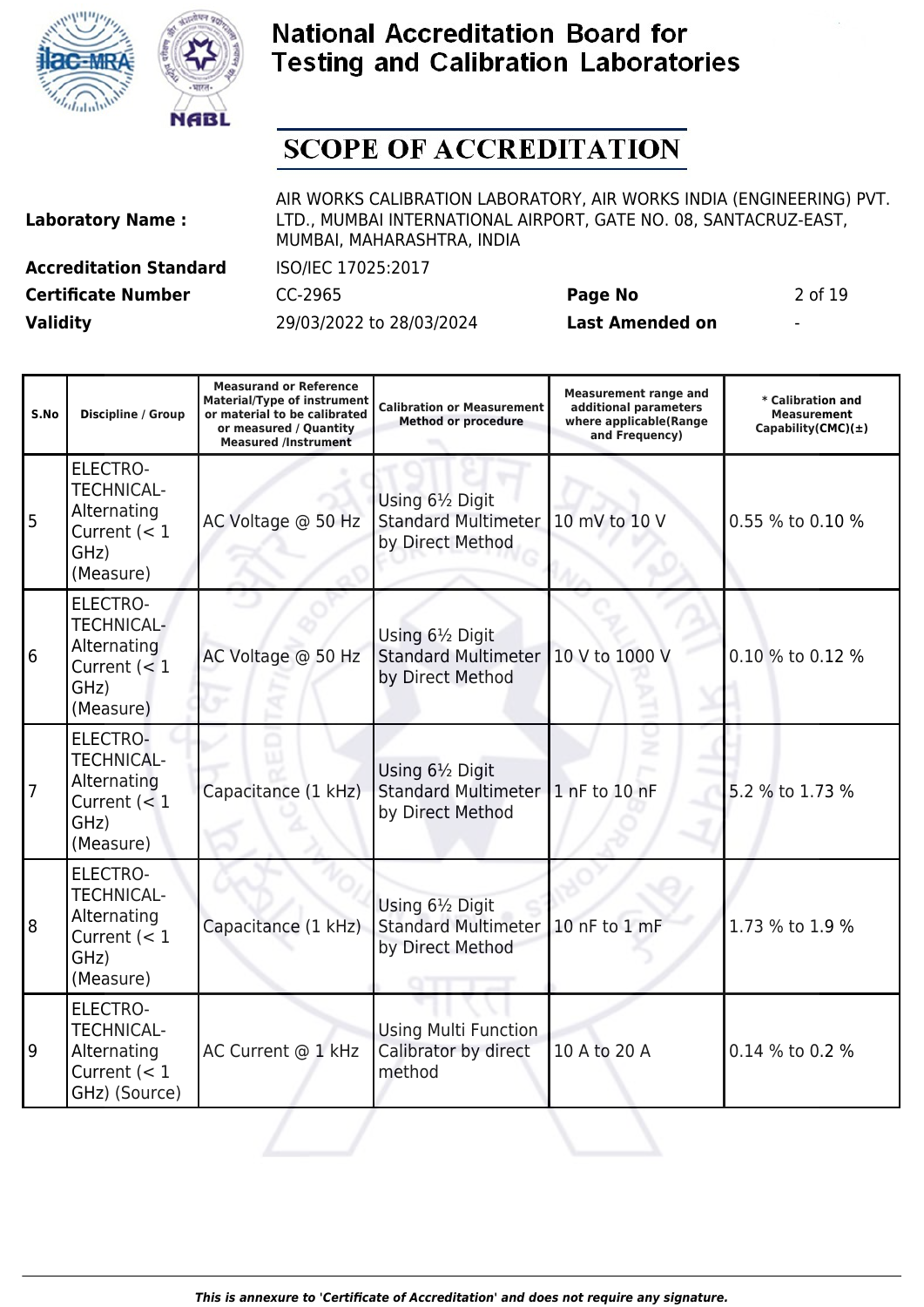



# **SCOPE OF ACCREDITATION**

| <b>Laboratory Name:</b> |  |
|-------------------------|--|
|                         |  |

AIR WORKS CALIBRATION LABORATORY, AIR WORKS INDIA (ENGINEERING) PVT. LTD., MUMBAI INTERNATIONAL AIRPORT, GATE NO. 08, SANTACRUZ-EAST, MUMBAI, MAHARASHTRA, INDIA

**Certificate Number** CC-2965 **Page No** 3 of 19

**Accreditation Standard** ISO/IEC 17025:2017

| S.No | <b>Discipline / Group</b>                                                              | <b>Measurand or Reference</b><br><b>Material/Type of instrument</b><br>or material to be calibrated<br>or measured / Quantity<br><b>Measured /Instrument</b> | <b>Calibration or Measurement</b><br><b>Method or procedure</b>                         | <b>Measurement range and</b><br>additional parameters<br>where applicable(Range<br>and Frequency) | * Calibration and<br><b>Measurement</b><br>Capability(CMC) $(\pm)$ |
|------|----------------------------------------------------------------------------------------|--------------------------------------------------------------------------------------------------------------------------------------------------------------|-----------------------------------------------------------------------------------------|---------------------------------------------------------------------------------------------------|--------------------------------------------------------------------|
| 10   | <b>ELECTRO-</b><br><b>TECHNICAL-</b><br>Alternating<br>Current $(< 1$<br>GHz) (Source) | AC Current @ 1 kHz                                                                                                                                           | <b>Using Multi Function</b><br>Calibrator by direct<br>method                           | 3.2 mA to 320 mA                                                                                  | 0.13 % to 0.067 %                                                  |
| 11   | <b>ELECTRO-</b><br><b>TECHNICAL-</b><br>Alternating<br>Current $(< 1$<br>GHz) (Source) | AC Current @ 1 kHz                                                                                                                                           | <b>Using Multi Function</b><br>Calibrator by direct<br>method                           | 320 µA to 3.2 mA                                                                                  | 0.18 % to 0.13 %                                                   |
| 12   | ELECTRO-<br><b>TECHNICAL-</b><br>Alternating<br>Current $(< 1$<br>GHz) (Source)        | AC Current @ 1 kHz                                                                                                                                           | <b>Using Multi Function</b><br>Calibrator by direct<br>method                           | 320 mA to 10 A                                                                                    | 0.067 % to 0.14 %                                                  |
| 13   | <b>ELECTRO-</b><br><b>TECHNICAL-</b><br>Alternating<br>Current $(< 1$<br>GHz) (Source) | AC Current @ 1 kHz                                                                                                                                           | <b>Using Multi Function</b><br>Calibrator by direct<br>method                           | 33 µA to 320 µA                                                                                   | 0.5 % to 0.18 %                                                    |
| 14   | ELECTRO-<br><b>TECHNICAL-</b><br>Alternating<br>Current $(< 1$<br>GHz) (Source)        | AC Current @ 50 Hz                                                                                                                                           | <b>Using Multi Function</b><br>Calibrator by direct<br>method                           | 10 A to 20 A                                                                                      | 0.094 % to 0.2 %                                                   |
| 15   | ELECTRO-<br><b>TECHNICAL-</b><br>Alternating<br>Current $(< 1$<br>GHz) (Source)        | AC Current @ 50 Hz                                                                                                                                           | <b>Using Multi Function</b><br>Calibrator & 50 turn<br>Current Coil by<br>direct method | 100 A to 1000 A                                                                                   | 0.65 % to 0.85 %                                                   |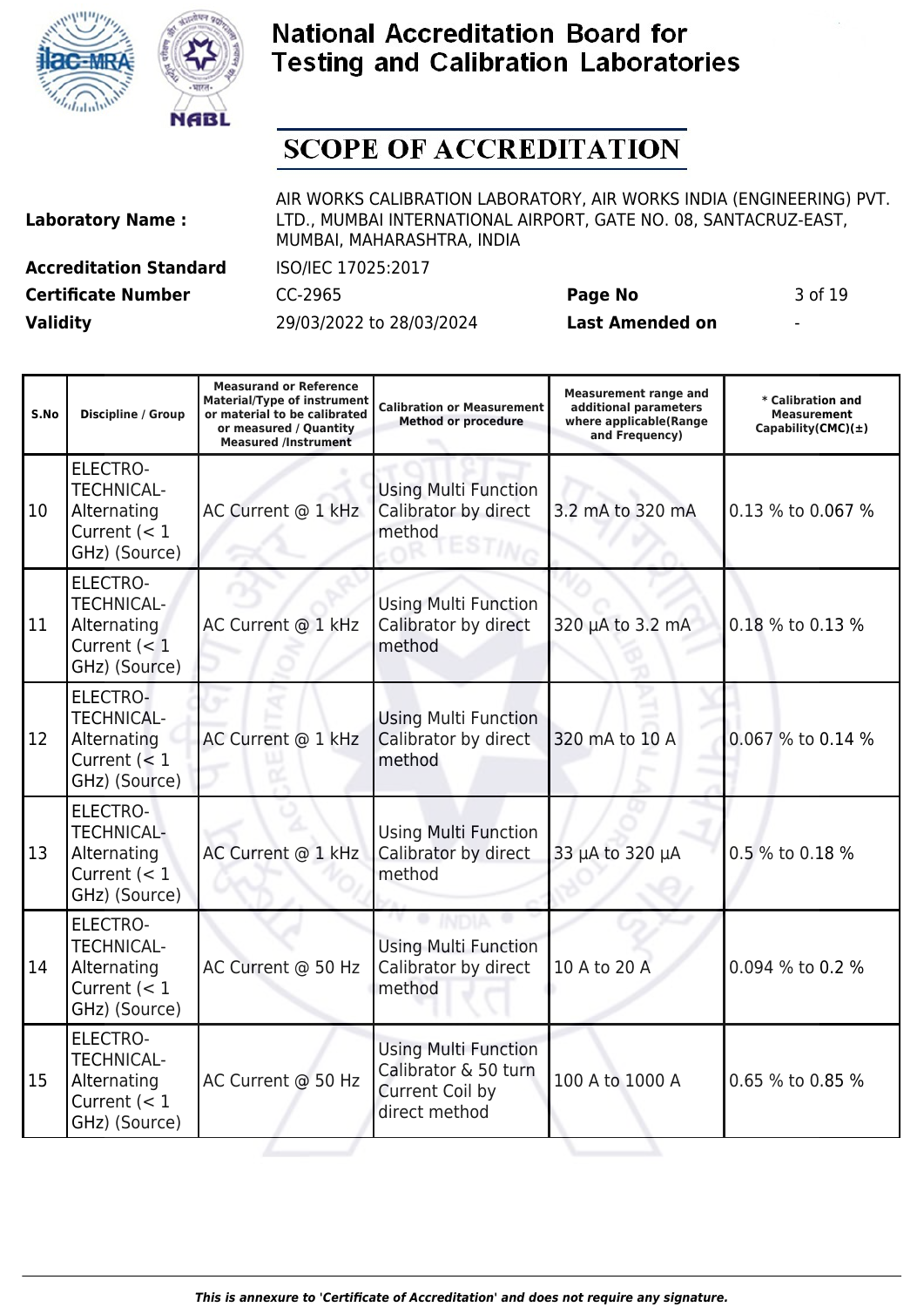



# **SCOPE OF ACCREDITATION**

| <b>Laboratory Name:</b> |  |
|-------------------------|--|
|                         |  |

AIR WORKS CALIBRATION LABORATORY, AIR WORKS INDIA (ENGINEERING) PVT. LTD., MUMBAI INTERNATIONAL AIRPORT, GATE NO. 08, SANTACRUZ-EAST, MUMBAI, MAHARASHTRA, INDIA

**Certificate Number** CC-2965 **Page No** 4 of 19

**Accreditation Standard** ISO/IEC 17025:2017

| ı | × |
|---|---|
|   |   |

| S.No | <b>Discipline / Group</b>                                                              | <b>Measurand or Reference</b><br><b>Material/Type of instrument</b><br>or material to be calibrated<br>or measured / Ouantity<br><b>Measured /Instrument</b> | <b>Calibration or Measurement</b><br><b>Method or procedure</b> | <b>Measurement range and</b><br>additional parameters<br>where applicable(Range<br>and Frequency) | * Calibration and<br>Measurement<br>Capability(CMC) $(\pm)$ |
|------|----------------------------------------------------------------------------------------|--------------------------------------------------------------------------------------------------------------------------------------------------------------|-----------------------------------------------------------------|---------------------------------------------------------------------------------------------------|-------------------------------------------------------------|
| 16   | ELECTRO-<br><b>TECHNICAL-</b><br>Alternating<br>Current $(< 1$<br>GHz) (Source)        | AC Current @ 50 Hz                                                                                                                                           | <b>Using Multi Function</b><br>Calibrator by direct<br>method   | 3.2 mA to 320 mA                                                                                  | 0.13 % to 0.067 %                                           |
| 17   | <b>ELECTRO-</b><br><b>TECHNICAL-</b><br>Alternating<br>Current $(< 1$<br>GHz) (Source) | AC Current @ 50 Hz                                                                                                                                           | <b>Using Multi Function</b><br>Calibrator by direct<br>method   | 320 µA to 3.2 mA                                                                                  | 0.18 % to 0.13 %                                            |
| 18   | ELECTRO-<br><b>TECHNICAL-</b><br>Alternating<br>Current $(< 1$<br>GHz) (Source)        | AC Current @ 50 Hz                                                                                                                                           | <b>Using Multi Function</b><br>Calibrator by direct<br>method   | 320 mA to 10 A                                                                                    | 0.067 % to 0.094 %                                          |
| 19   | ELECTRO-<br><b>TECHNICAL-</b><br>Alternating<br>Current $(< 1$<br>GHz) (Source)        | AC Current @ 50 Hz                                                                                                                                           | <b>Using Multi Function</b><br>Calibrator by direct<br>method   | 33 µA to 320 µA                                                                                   | 0.5 % to 0.18 %                                             |
| 20   | <b>ELECTRO-</b><br><b>TECHNICAL-</b><br>Alternating<br>Current $(< 1$<br>GHz) (Source) | AC Voltage @ 1 kHz                                                                                                                                           | <b>Using Multi Function</b><br>Calibrator by direct<br>method   | 1 mV to 30 mV                                                                                     | 2.76 % to 0.2 %                                             |
| 21   | <b>ELECTRO-</b><br><b>TECHNICAL-</b><br>Alternating<br>Current $(< 1$<br>GHz) (Source) | AC Voltage @ 1 kHz                                                                                                                                           | <b>Using Multi Function</b><br>Calibrator by direct<br>method   | 30 mV to 300 mV                                                                                   | 0.2 % to 0.043 %                                            |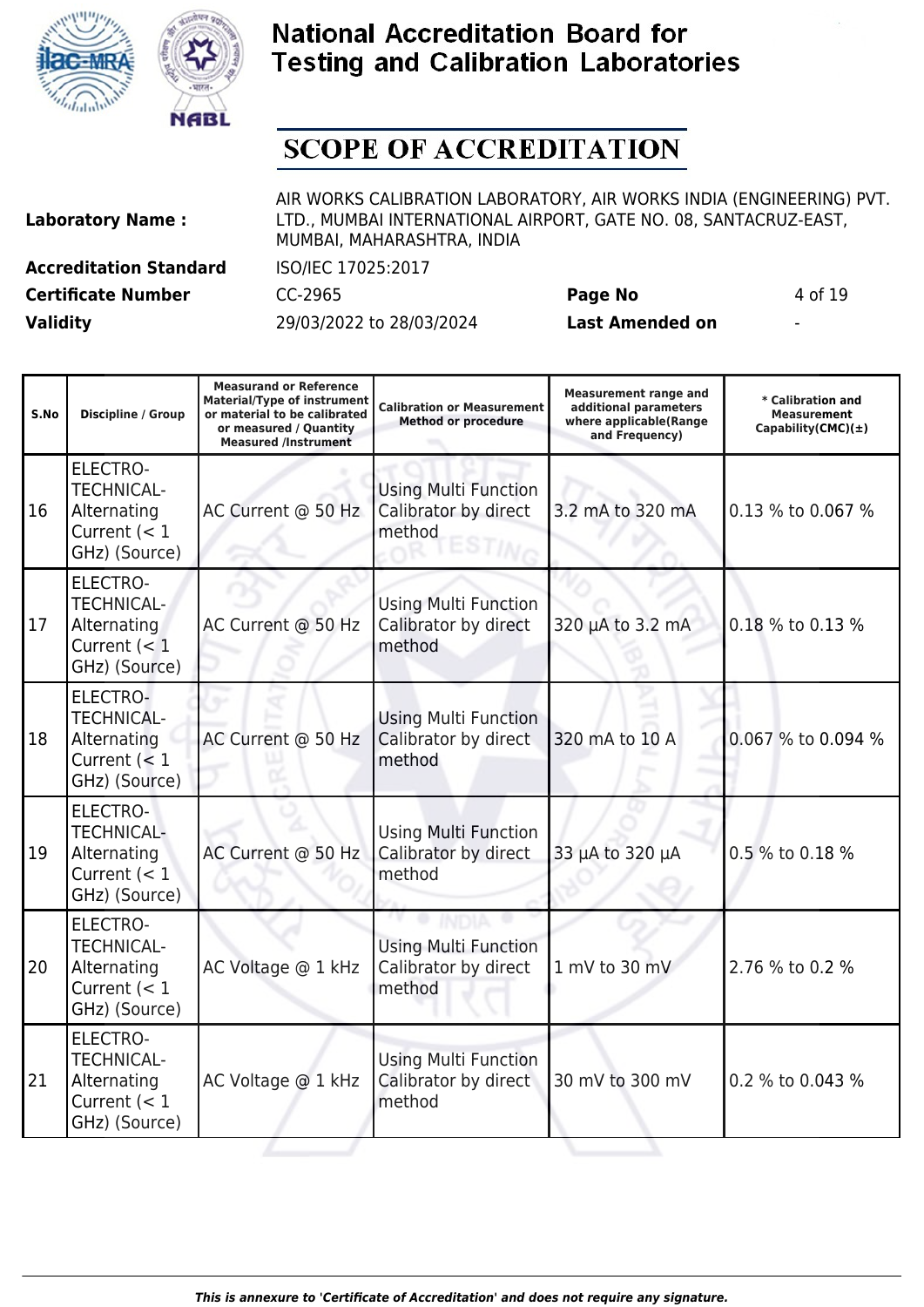



# **SCOPE OF ACCREDITATION**

| <b>Laboratory Name:</b> |  |
|-------------------------|--|
|                         |  |

AIR WORKS CALIBRATION LABORATORY, AIR WORKS INDIA (ENGINEERING) PVT. LTD., MUMBAI INTERNATIONAL AIRPORT, GATE NO. 08, SANTACRUZ-EAST, MUMBAI, MAHARASHTRA, INDIA

**Certificate Number** CC-2965 **Page No** 5 of 19

**Accreditation Standard** ISO/IEC 17025:2017

| S.No | <b>Discipline / Group</b>                                                              | <b>Measurand or Reference</b><br><b>Material/Type of instrument</b><br>or material to be calibrated<br>or measured / Quantity<br><b>Measured /Instrument</b> | <b>Calibration or Measurement</b><br><b>Method or procedure</b> | <b>Measurement range and</b><br>additional parameters<br>where applicable(Range<br>and Frequency) | * Calibration and<br><b>Measurement</b><br>Capability(CMC) $(\pm)$ |
|------|----------------------------------------------------------------------------------------|--------------------------------------------------------------------------------------------------------------------------------------------------------------|-----------------------------------------------------------------|---------------------------------------------------------------------------------------------------|--------------------------------------------------------------------|
| 22   | <b>ELECTRO-</b><br><b>TECHNICAL-</b><br>Alternating<br>Current $(< 1$<br>GHz) (Source) | AC Voltage @ 1 kHz                                                                                                                                           | <b>Using Multi Function</b><br>Calibrator by direct<br>method   | 30 V to 1000 V                                                                                    | 0.038 % to 0.061 %                                                 |
| 23   | ELECTRO-<br><b>TECHNICAL-</b><br>Alternating<br>Current $(< 1$<br>GHz) (Source)        | AC Voltage @ 1 kHz                                                                                                                                           | <b>Using Multi Function</b><br>Calibrator by direct<br>method   | 300 mV to 30 V                                                                                    | 0.043 % to 0.038 %                                                 |
| 24   | ELECTRO-<br><b>TECHNICAL-</b><br>Alternating<br>Current $(< 1$<br>GHz) (Source)        | AC Voltage @ 50Hz                                                                                                                                            | <b>Using Multi Function</b><br>Calibrator by direct<br>method   | 1 mV to 30 mV                                                                                     | 2.94 % to 0.2 %                                                    |
| 25   | ELECTRO-<br><b>TECHNICAL-</b><br>Alternating<br>Current $(< 1$<br>GHz) (Source)        | AC Voltage @ 50Hz                                                                                                                                            | <b>Using Multi Function</b><br>Calibrator by direct<br>method   | 30 mV to 300 mV                                                                                   | 0.2 % to 0.043 %                                                   |
| 26   | <b>ELECTRO-</b><br><b>TECHNICAL-</b><br>Alternating<br>Current $(< 1$<br>GHz) (Source) | AC Voltage @ 50Hz                                                                                                                                            | <b>Using Multi Function</b><br>Calibrator by direct<br>method   | 30 V to 1000 V                                                                                    | 0.038 % to 0.061 %                                                 |
| 27   | ELECTRO-<br><b>TECHNICAL-</b><br>Alternating<br>Current $(< 1$<br>GHz) (Source)        | AC Voltage @ 50Hz                                                                                                                                            | <b>Using Multi Function</b><br>Calibrator by direct<br>method   | 300 mV to 30 V                                                                                    | 0.043 % to 0.038 %                                                 |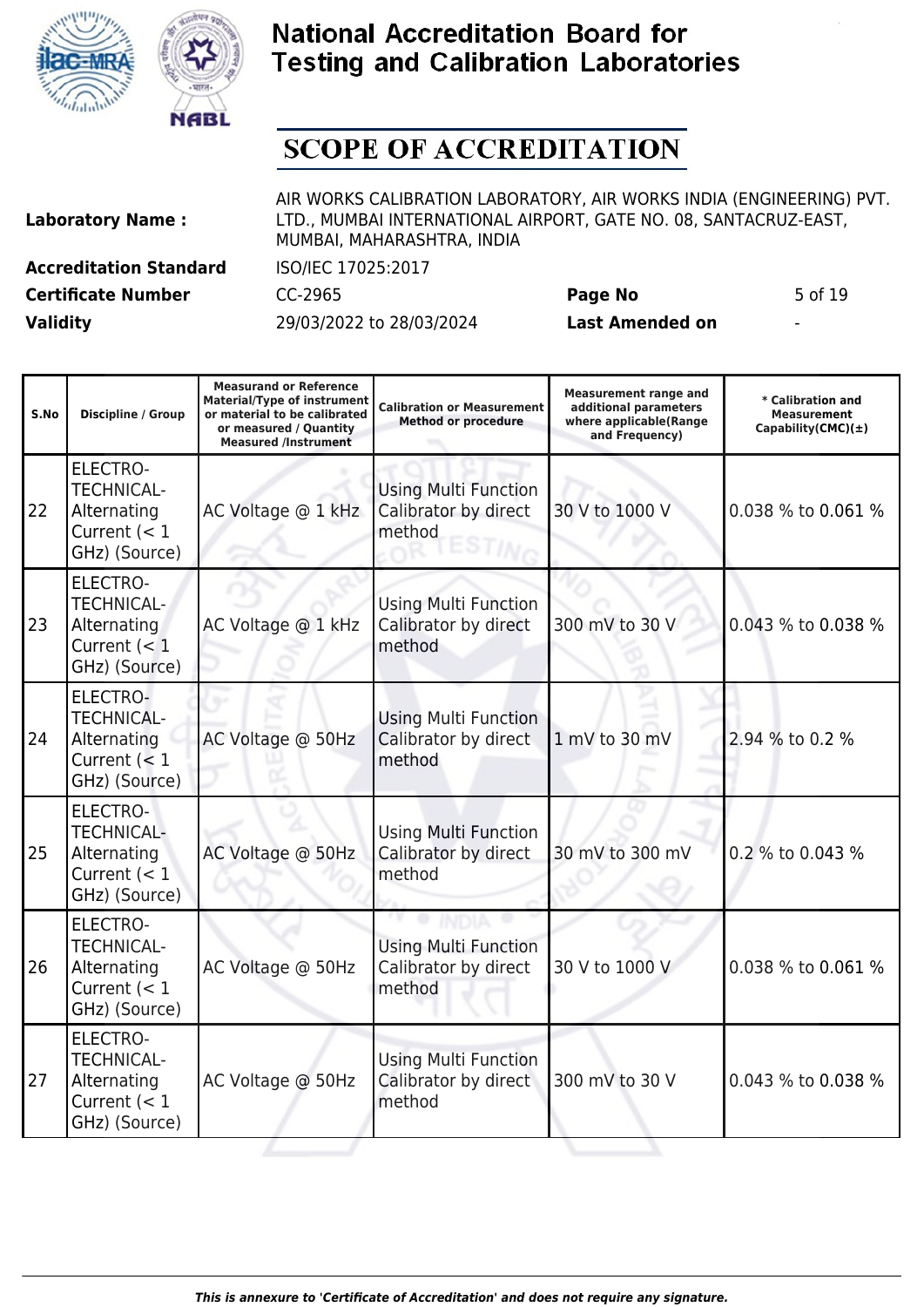



# **SCOPE OF ACCREDITATION**

| <b>Laboratory Name:</b> |  |  |
|-------------------------|--|--|
|                         |  |  |

AIR WORKS CALIBRATION LABORATORY, AIR WORKS INDIA (ENGINEERING) PVT. LTD., MUMBAI INTERNATIONAL AIRPORT, GATE NO. 08, SANTACRUZ-EAST, MUMBAI, MAHARASHTRA, INDIA

**Certificate Number** CC-2965 **Page No** 6 of 19

**Accreditation Standard** ISO/IEC 17025:2017

| S.No | <b>Discipline / Group</b>                                                              | <b>Measurand or Reference</b><br><b>Material/Type of instrument</b><br>or material to be calibrated<br>or measured / Quantity<br><b>Measured /Instrument</b> | <b>Calibration or Measurement</b><br><b>Method or procedure</b>                       | <b>Measurement range and</b><br>additional parameters<br>where applicable(Range<br>and Frequency) |                    |
|------|----------------------------------------------------------------------------------------|--------------------------------------------------------------------------------------------------------------------------------------------------------------|---------------------------------------------------------------------------------------|---------------------------------------------------------------------------------------------------|--------------------|
| 28   | <b>ELECTRO-</b><br><b>TECHNICAL-</b><br>Alternating<br>Current $(< 1$<br>GHz) (Source) | Capacitance (1 kHz)                                                                                                                                          | <b>Using Multi Function</b><br>Calibrator by direct<br>method                         | 1 nF to 3 nF                                                                                      |                    |
| 29   | <b>ELECTRO-</b><br><b>TECHNICAL-</b><br>Alternating<br>Current $(< 1$<br>GHz) (Source) | Capacitance (1 kHz)                                                                                                                                          | <b>Using Multi Function</b><br>Calibrator by direct<br>method                         | 100 nF to 1 mF<br>0.42 % to 1.27 %                                                                |                    |
| 30   | ELECTRO-<br><b>TECHNICAL-</b><br>Alternating<br>Current $(< 1$<br>GHz) (Source)        | Capacitance (1 kHz)                                                                                                                                          | <b>Using Multi Function</b><br>Calibrator by direct<br>3 nF to 100 nF<br>method       |                                                                                                   | 0.98 % to 0.42 %   |
| 31   | <b>ELECTRO-</b><br><b>TECHNICAL-</b><br><b>DIRECT</b><br><b>CURRENT</b><br>(Measure)   | <b>DC Current</b>                                                                                                                                            | Using 61/2 Digit<br><b>Standard Multimeter</b><br>by Direct Method                    | 1 A to 10 A                                                                                       | 0.085 % to 0.20 %  |
| 32   | <b>ELECTRO-</b><br><b>TECHNICAL-</b><br><b>DIRECT</b><br><b>CURRENT</b><br>(Measure)   | <b>DC Current</b>                                                                                                                                            | Using 61/2 Digit<br><b>Standard Multimeter</b><br>10 µA to 100 mA<br>by Direct Method |                                                                                                   | 0.36 % to 0.065 %  |
| 33   | <b>ELECTRO-</b><br><b>TECHNICAL-</b><br><b>DIRECT</b><br><b>CURRENT</b><br>(Measure)   | <b>DC Current</b>                                                                                                                                            | Using 61/2 Digit<br><b>Standard Multimeter</b><br>100 mA to 1 A<br>by Direct Method   |                                                                                                   | 0.065 % to 0.085 % |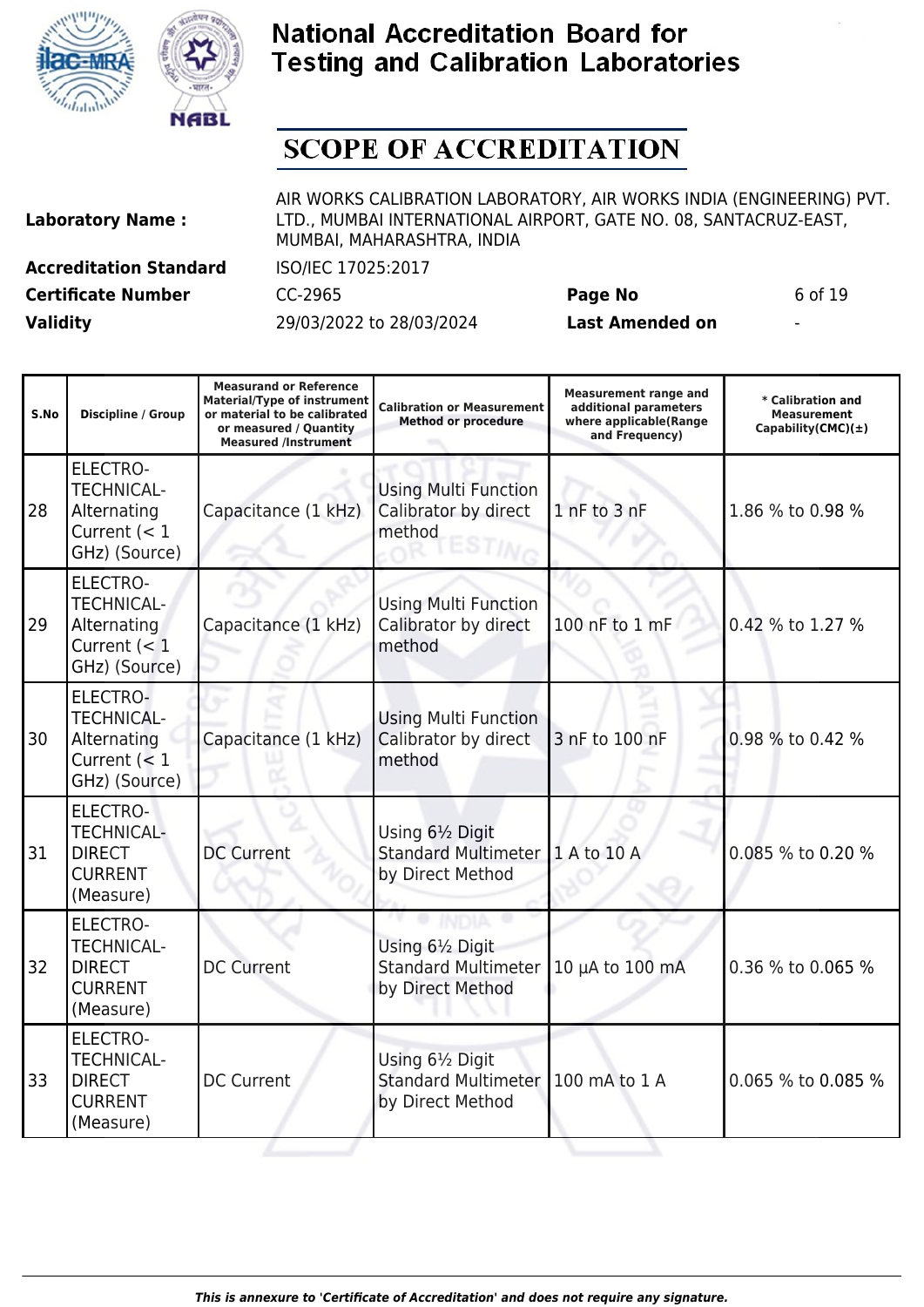



# **SCOPE OF ACCREDITATION**

| <b>Laboratory Name:</b> |  |
|-------------------------|--|
|                         |  |

AIR WORKS CALIBRATION LABORATORY, AIR WORKS INDIA (ENGINEERING) PVT. LTD., MUMBAI INTERNATIONAL AIRPORT, GATE NO. 08, SANTACRUZ-EAST, MUMBAI, MAHARASHTRA, INDIA

**Accreditation Standard** ISO/IEC 17025:2017 **Certificate Number** CC-2965 **Page No** 7 of 19

| S.No | <b>Discipline / Group</b>                                                            | <b>Measurand or Reference</b><br><b>Material/Type of instrument</b><br>or material to be calibrated<br>or measured / Quantity<br><b>Measured /Instrument</b> | <b>Measurement range and</b><br><b>Calibration or Measurement</b><br>additional parameters<br><b>Method or procedure</b><br>where applicable(Range<br>and Frequency) |                                      | * Calibration and<br>Measurement<br>Capability(CMC) $(\pm)$ |
|------|--------------------------------------------------------------------------------------|--------------------------------------------------------------------------------------------------------------------------------------------------------------|----------------------------------------------------------------------------------------------------------------------------------------------------------------------|--------------------------------------|-------------------------------------------------------------|
| 34   | <b>ELECTRO-</b><br><b>TECHNICAL-</b><br><b>DIRECT</b><br><b>CURRENT</b><br>(Measure) | <b>DC Voltage</b>                                                                                                                                            | Using 61/2 Digit<br><b>Standard Multimeter</b><br>1 mV to 100 mV<br>by Direct Method                                                                                 |                                      | 0.45 % to 0.045 %                                           |
| 35   | ELECTRO-<br><b>TECHNICAL-</b><br><b>DIRECT</b><br><b>CURRENT</b><br>(Measure)        | DC Voltage                                                                                                                                                   | Using 61/2 Digit<br><b>Standard Multimeter</b><br>by Direct Method                                                                                                   | 10 V to 1000 V                       |                                                             |
| 36   | <b>ELECTRO-</b><br><b>TECHNICAL-</b><br><b>DIRECT</b><br><b>CURRENT</b><br>(Measure) | <b>DC Voltage</b>                                                                                                                                            | Using 61/2 Digit<br><b>Standard Multimeter</b><br>by Direct Method                                                                                                   | 100 mV to 10 V<br>0.045 % to 0.005 % |                                                             |
| 37   | <b>ELECTRO-</b><br><b>TECHNICAL-</b><br><b>DIRECT</b><br><b>CURRENT</b><br>(Measure) | Resistance                                                                                                                                                   | Using 61/2 Digit<br><b>Standard Multimeter</b><br>by Direct Method                                                                                                   | 1 Mohm to 10 Mohm 0.013 % to 0.048 % |                                                             |
| 38   | ELECTRO-<br><b>TECHNICAL-</b><br><b>DIRECT</b><br><b>CURRENT</b><br>(Measure)        | Resistance                                                                                                                                                   | Using 61/2 Digit<br><b>Standard Multimeter</b><br>by Direct Method                                                                                                   | 1 Ohm to 10 Ohm<br>0.36 % to 0.046 % |                                                             |
| 39   | <b>ELECTRO-</b><br><b>TECHNICAL-</b><br><b>DIRECT</b><br><b>CURRENT</b><br>(Measure) | Resistance                                                                                                                                                   | Using 61/2 Digit<br>10 Mohm to 100<br><b>Standard Multimeter</b><br>Mohm<br>by Direct Method                                                                         |                                      | 0.048 % to 0.94 %                                           |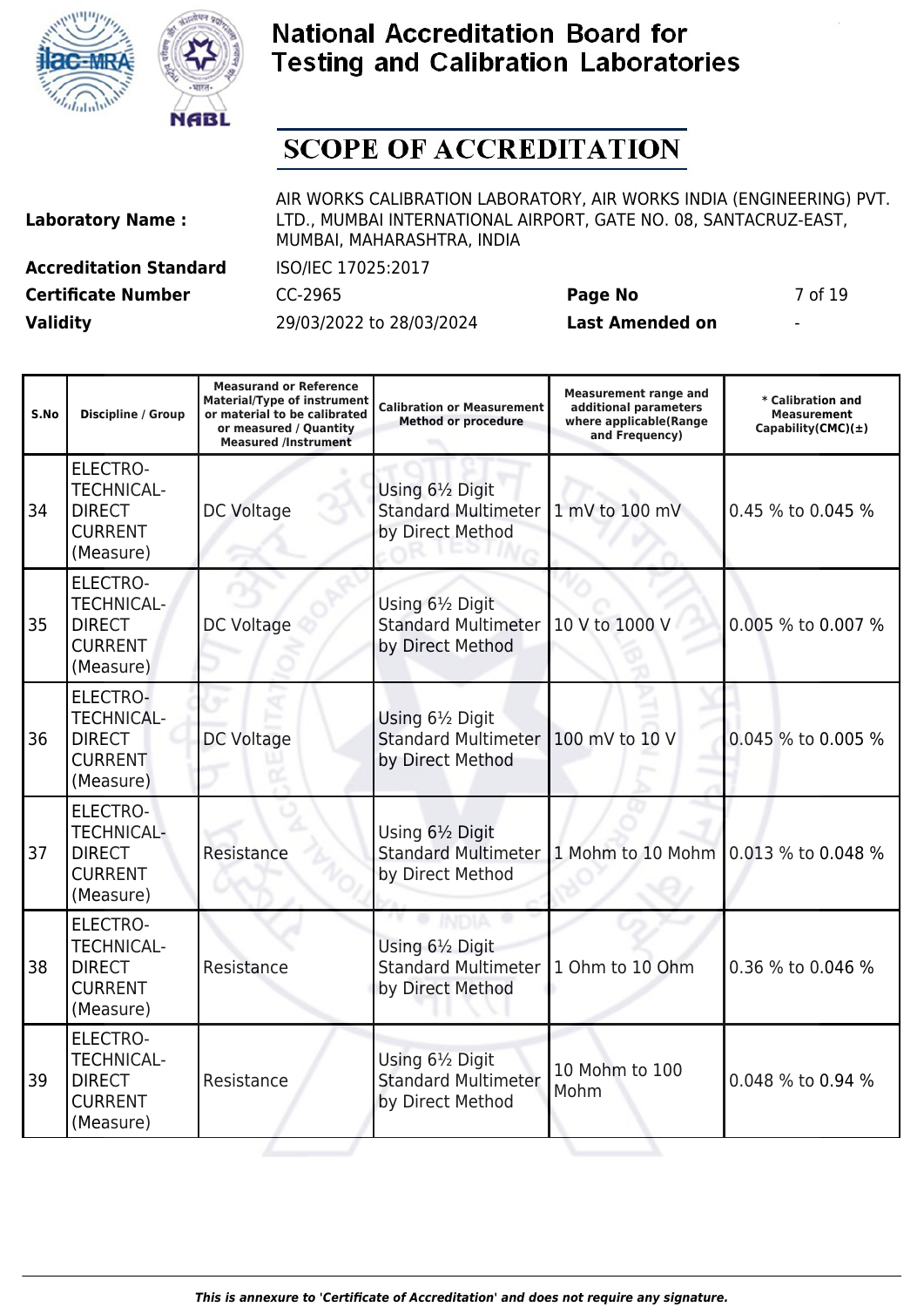



# **SCOPE OF ACCREDITATION**

| <b>Laboratory Name:</b> |  |  |
|-------------------------|--|--|
|                         |  |  |

(Source)

AIR WORKS CALIBRATION LABORATORY, AIR WORKS INDIA (ENGINEERING) PVT. LTD., MUMBAI INTERNATIONAL AIRPORT, GATE NO. 08, SANTACRUZ-EAST, MUMBAI, MAHARASHTRA, INDIA

**Accreditation Standard** ISO/IEC 17025:2017 **Certificate Number** CC-2965 **Page No** 8 of 19

| S.No | Discipline / Group                                                                  | <b>Measurand or Reference</b><br><b>Material/Type of instrument</b><br>or material to be calibrated<br>or measured / Quantity<br><b>Measured /Instrument</b> | <b>Calibration or Measurement</b><br><b>Method or procedure</b>                                           | <b>Measurement range and</b><br>additional parameters<br>where applicable(Range<br>and Frequency) | * Calibration and<br><b>Measurement</b><br>Capability(CMC) $(\pm)$ |
|------|-------------------------------------------------------------------------------------|--------------------------------------------------------------------------------------------------------------------------------------------------------------|-----------------------------------------------------------------------------------------------------------|---------------------------------------------------------------------------------------------------|--------------------------------------------------------------------|
| 40   | ELECTRO-<br><b>TECHNICAL-</b><br><b>DIRECT</b><br><b>CURRENT</b><br>(Measure)       | Resistance                                                                                                                                                   | Using 61/2 Digit<br><b>Standard Multimeter</b><br>by Direct Method                                        | 10 Ohm to 100 Ohm                                                                                 | 0.046 % to 0.016 %                                                 |
| 41   | ELECTRO-<br><b>TECHNICAL-</b><br><b>DIRECT</b><br><b>CURRENT</b><br>(Measure)       | Resistance                                                                                                                                                   | Using 61/2 Digit<br><b>Standard Multimeter</b><br>by Direct Method                                        | 100 Mohm to 1<br>0.94 % to 2.30 %<br>Gohm                                                         |                                                                    |
| 42   | ELECTRO-<br><b>TECHNICAL-</b><br><b>DIRECT</b><br><b>CURRENT</b><br>(Measure)       | Resistance                                                                                                                                                   | Using 61/2 Digit<br><b>Standard Multimeter</b><br>by Direct Method                                        | 100 Ohm to 1 Mohm 0.016 % to 0.013 %                                                              |                                                                    |
| 43   | ELECTRO-<br><b>TECHNICAL-</b><br><b>DIRECT</b><br><b>CURRENT</b><br>(Source)        | <b>DC Current</b>                                                                                                                                            | <b>Using Multifunction</b><br>Calibrator by direct<br>method                                              | 10 µA to 320 µA                                                                                   | 0.26 % to 0.025 %                                                  |
| 44   | <b>ELECTRO-</b><br><b>TECHNICAL-</b><br><b>DIRECT</b><br><b>CURRENT</b><br>(Source) | <b>DC Current</b>                                                                                                                                            | <b>Using Multifunction</b><br>Calibrator by direct<br>method                                              | 10 A to 20 A<br>0.075 % to 0.12 %                                                                 |                                                                    |
| 45   | <b>ELECTRO-</b><br><b>TECHNICAL-</b><br><b>DIRECT</b><br><b>CURRENT</b>             | <b>DC Current</b>                                                                                                                                            | <b>Using Multifunction</b><br>Calibrator & 50 turn<br>100 A to 1000 A<br>current coil by direct<br>method |                                                                                                   | 0.47 % to 0.65 %                                                   |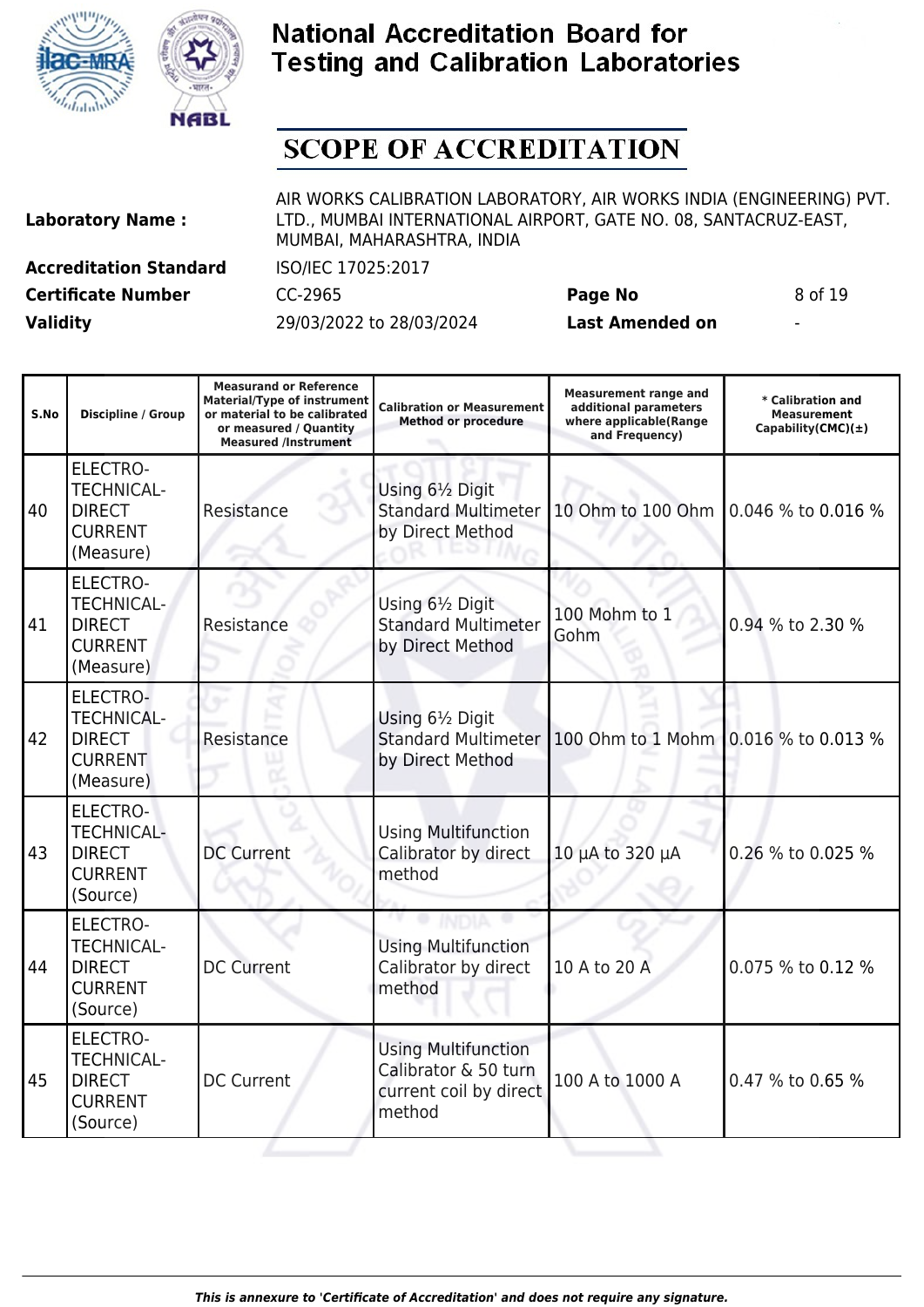



# **SCOPE OF ACCREDITATION**

| <b>Laboratory Name:</b> |  |
|-------------------------|--|
|                         |  |

AIR WORKS CALIBRATION LABORATORY, AIR WORKS INDIA (ENGINEERING) PVT. LTD., MUMBAI INTERNATIONAL AIRPORT, GATE NO. 08, SANTACRUZ-EAST, MUMBAI, MAHARASHTRA, INDIA

**Accreditation Standard** ISO/IEC 17025:2017 **Certificate Number** CC-2965 **Page No** 9 of 19

| S.No | <b>Discipline / Group</b>                                                           | <b>Measurand or Reference</b><br><b>Material/Type of instrument</b><br>or material to be calibrated<br>or measured / Quantity<br><b>Measured /Instrument</b> | <b>Calibration or Measurement</b><br><b>Method or procedure</b>                 | <b>Measurement range and</b><br>additional parameters<br>where applicable(Range<br>and Frequency) | * Calibration and<br><b>Measurement</b><br>Capability(CMC) $(\pm)$ |
|------|-------------------------------------------------------------------------------------|--------------------------------------------------------------------------------------------------------------------------------------------------------------|---------------------------------------------------------------------------------|---------------------------------------------------------------------------------------------------|--------------------------------------------------------------------|
| 46   | <b>ELECTRO-</b><br><b>TECHNICAL-</b><br><b>DIRECT</b><br><b>CURRENT</b><br>(Source) | <b>DC Current</b>                                                                                                                                            | <b>Using Multifunction</b><br>Calibrator by direct<br>2.9 A to 10 A<br>method   |                                                                                                   | 0.046 % to 0.075 %                                                 |
| 47   | <b>ELECTRO-</b><br><b>TECHNICAL-</b><br><b>DIRECT</b><br><b>CURRENT</b><br>(Source) | <b>DC Current</b>                                                                                                                                            | <b>Using Multifunction</b><br>Calibrator by direct<br>method                    | 320 µA to 320 mA                                                                                  |                                                                    |
| 48   | ELECTRO-<br><b>TECHNICAL-</b><br><b>DIRECT</b><br><b>CURRENT</b><br>(Source)        | <b>DC Current</b>                                                                                                                                            | <b>Using Multifunction</b><br>Calibrator by direct<br>320 mA to 2.9 A<br>method |                                                                                                   | 0.014 % to 0.046 %                                                 |
| 49   | <b>ELECTRO-</b><br><b>TECHNICAL-</b><br><b>DIRECT</b><br><b>CURRENT</b><br>(Source) | DC Voltage                                                                                                                                                   | <b>Using Multifunction</b><br>Calibrator by direct<br>method                    | 1 mV to 10 mV                                                                                     | 0.74 % to 0.089 %                                                  |
| 50   | <b>ELECTRO-</b><br><b>TECHNICAL-</b><br><b>DIRECT</b><br><b>CURRENT</b><br>(Source) | DC Voltage                                                                                                                                                   | <b>Using Multifunction</b><br>Calibrator by direct<br>method                    | 10 mV to 320 mV                                                                                   | 0.089 % to 0.008 %                                                 |
| 51   | <b>ELECTRO-</b><br><b>TECHNICAL-</b><br><b>DIRECT</b><br><b>CURRENT</b><br>(Source) | DC Voltage                                                                                                                                                   | <b>Using Multifunction</b><br>Calibrator by direct<br>3.2 V to 1000 V<br>method |                                                                                                   | 0.006 % to 0.01 %                                                  |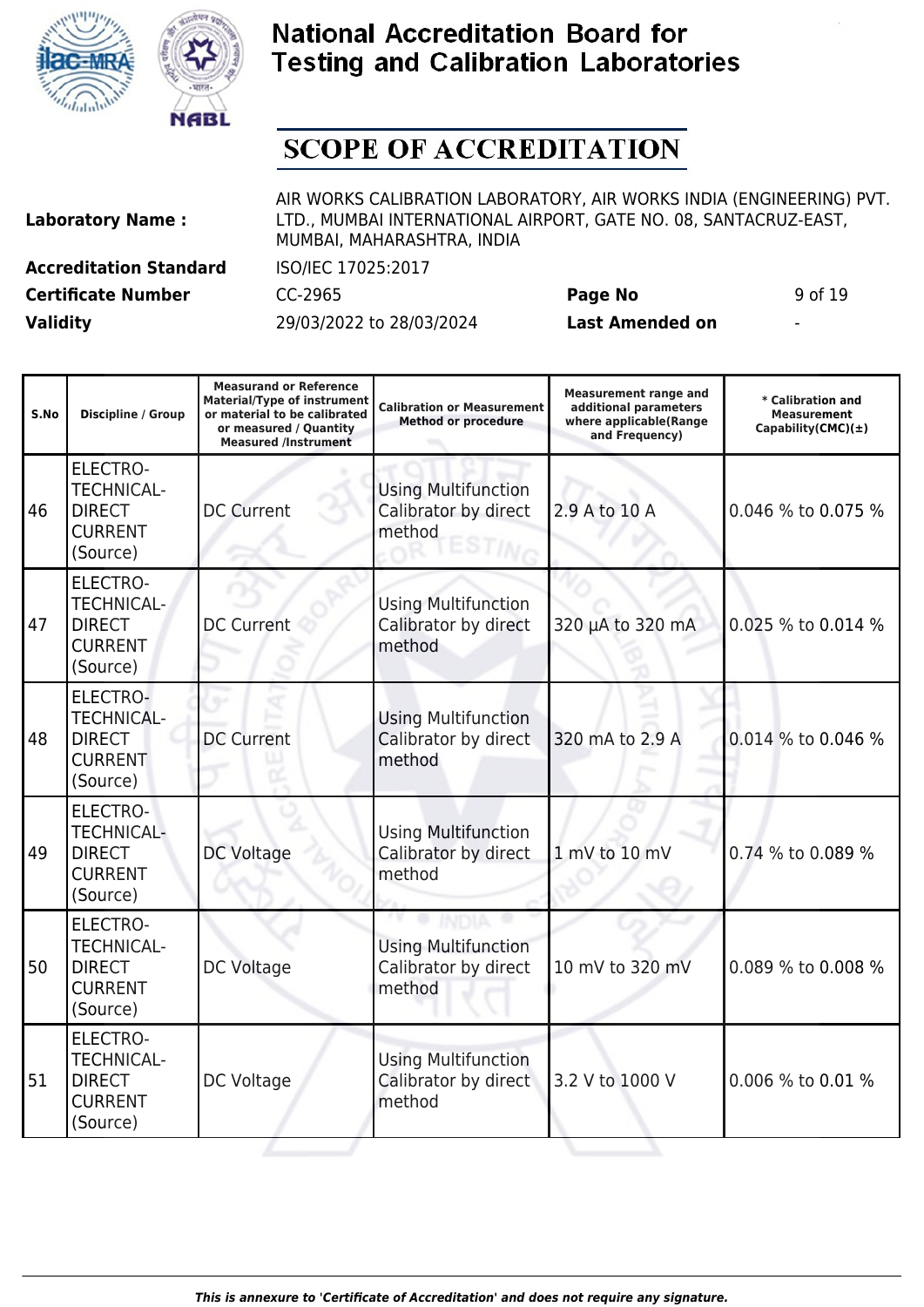



# **SCOPE OF ACCREDITATION**

| <b>Laboratory Name:</b> |                               |  |
|-------------------------|-------------------------------|--|
|                         | <b>Accreditation Standard</b> |  |
|                         |                               |  |

AIR WORKS CALIBRATION LABORATORY, AIR WORKS INDIA (ENGINEERING) PVT. LTD., MUMBAI INTERNATIONAL AIRPORT, GATE NO. 08, SANTACRUZ-EAST, MUMBAI, MAHARASHTRA, INDIA

**Accreditation Standard** ISO/IEC 17025:2017

**Validity** 29/03/2022 to 28/03/2024 **Last Amended on** -

**Certificate Number** CC-2965 **Page No** 10 of 19

| S.No | Discipline / Group                                                                  | <b>Measurand or Reference</b><br><b>Material/Type of instrument</b><br>or material to be calibrated<br>or measured / Quantity<br><b>Measured /Instrument</b> | <b>Calibration or Measurement</b><br><b>Method or procedure</b>  | <b>Measurement range and</b><br>additional parameters<br>where applicable(Range<br>and Frequency) | * Calibration and<br>Measurement<br>Capability(CMC) $(\pm)$ |
|------|-------------------------------------------------------------------------------------|--------------------------------------------------------------------------------------------------------------------------------------------------------------|------------------------------------------------------------------|---------------------------------------------------------------------------------------------------|-------------------------------------------------------------|
| 52   | <b>ELECTRO-</b><br><b>TECHNICAL-</b><br><b>DIRECT</b><br><b>CURRENT</b><br>(Source) | <b>DC Voltage</b>                                                                                                                                            | <b>Using Multifunction</b><br>Calibrator by direct<br>method     | 320 mV to 3.2 V                                                                                   |                                                             |
| 53   | ELECTRO-<br><b>TECHNICAL-</b><br><b>DIRECT</b><br><b>CURRENT</b><br>(Source)        | <b>Insulation</b><br>Resistance (n steps<br>of $1-2-5-10$ )                                                                                                  | <b>Using Standard High</b><br>Resistance box by<br>direct method | 100 kohm to 1000<br>Mohm                                                                          |                                                             |
| 54   | ELECTRO-<br><b>TECHNICAL-</b><br><b>DIRECT</b><br><b>CURRENT</b><br>(Source)        | Resistance                                                                                                                                                   | <b>Using Multifunction</b><br>Calibrator by direct<br>method     | 1 Mohm to 100<br>Mohm                                                                             | 0.019 % to 0.58 %                                           |
| 55   | <b>ELECTRO-</b><br><b>TECHNICAL-</b><br><b>DIRECT</b><br><b>CURRENT</b><br>(Source) | Resistance                                                                                                                                                   | <b>Using Multifunction</b><br>Calibrator by direct<br>method     | 1 Ohm to 100 Ohm                                                                                  | 0.71 % to 0.015 %                                           |
| 56   | ELECTRO-<br><b>TECHNICAL-</b><br><b>DIRECT</b><br><b>CURRENT</b><br>(Source)        | Resistance                                                                                                                                                   | <b>Using Multifunction</b><br>Calibrator by direct<br>method     | 100 kohm to 1<br>Mohm                                                                             | 0.015 % to 0.019 %                                          |
| 57   | <b>ELECTRO-</b><br><b>TECHNICAL-</b><br><b>DIRECT</b><br><b>CURRENT</b><br>(Source) | Resistance                                                                                                                                                   | <b>Using Multifunction</b><br>Calibrator by direct<br>method     | 100 Ohm to 100<br>kohm                                                                            | 0.015%                                                      |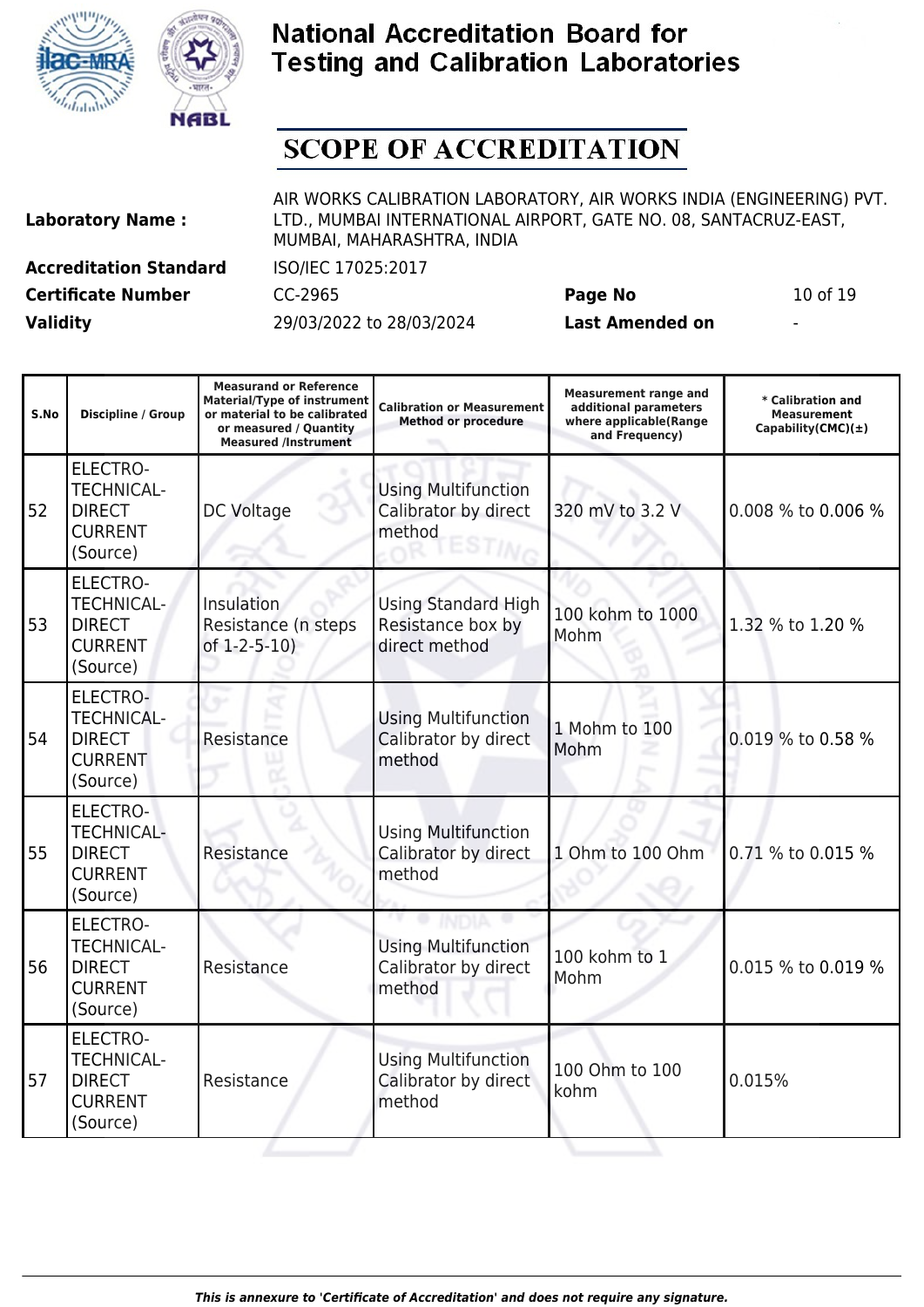



## **SCOPE OF ACCREDITATION**

| <b>Laboratory Name:</b> |  |  |
|-------------------------|--|--|
|                         |  |  |

AIR WORKS CALIBRATION LABORATORY, AIR WORKS INDIA (ENGINEERING) PVT. LTD., MUMBAI INTERNATIONAL AIRPORT, GATE NO. 08, SANTACRUZ-EAST, MUMBAI, MAHARASHTRA, INDIA

**Certificate Number CC-2965 Page No** 11 of 19

63

TIME & FREQUENCY (Source)

Frequency

**Accreditation Standard** ISO/IEC 17025:2017

**Validity** 29/03/2022 to 28/03/2024 **Last Amended on** -

 $10$  Hz to 100 kHz  $0.06$  % to 0.006 %

| S.No | Discipline / Group                                                                           | <b>Measurand or Reference</b><br><b>Material/Type of instrument</b><br>or material to be calibrated<br>or measured / Quantity<br><b>Measured /Instrument</b> | <b>Calibration or Measurement</b><br><b>Method or procedure</b>    | <b>Measurement range and</b><br>additional parameters<br>where applicable(Range<br>and Frequency) | * Calibration and<br><b>Measurement</b><br>Capability(CMC) $(\pm)$ |
|------|----------------------------------------------------------------------------------------------|--------------------------------------------------------------------------------------------------------------------------------------------------------------|--------------------------------------------------------------------|---------------------------------------------------------------------------------------------------|--------------------------------------------------------------------|
| 58   | <b>ELECTRO-</b><br><b>TECHNICAL-</b><br><b>TEMPERATURE</b><br><b>SIMULATION</b><br>(Measure) | Thermocouple K-<br><b>Type</b>                                                                                                                               | Using 61/2 Digit<br><b>Standard Multimeter</b><br>by Direct Method | 120 °C<br>to 1370 °C                                                                              | 0.47 °C                                                            |
| 59   | <b>ELECTRO-</b><br><b>TECHNICAL-</b><br><b>TEMPERATURE</b><br><b>SIMULATION</b><br>(Measure) | Thermocouple K-<br><b>Type</b>                                                                                                                               | Using 61/2 Digit<br><b>Standard Multimeter</b><br>by Direct Method | $-50 °C$<br>to 120 °C                                                                             | 0.32 °C                                                            |
| 60   | ELECTRO-<br><b>TECHNICAL-</b><br><b>TEMPERATURE</b><br><b>SIMULATION</b><br>(Source)         | Thermocouple K-<br>type                                                                                                                                      | <b>Using Multi Function</b><br>Calibrator by direct<br>method      | 120 °C to 1370 °C                                                                                 | 0.47 °C                                                            |
| 61   | <b>ELECTRO-</b><br><b>TECHNICAL-</b><br><b>TEMPERATURE</b><br><b>SIMULATION</b><br>(Source)  | Thermocouple K-<br>type                                                                                                                                      | <b>Using Multi Function</b><br>Calibrator by direct<br>method      | -50 °C to 120 °C                                                                                  |                                                                    |
| 62   | <b>ELECTRO-</b><br><b>TECHNICAL-</b><br><b>TIME &amp;</b><br><b>FREQUENCY</b><br>(Measure)   | Frequency                                                                                                                                                    | Using 61/2 Digit<br><b>Standard Multimeter</b><br>by Direct Method | 10 Hz to 1 MHz                                                                                    | 0.08 % to 0.012 %                                                  |
|      | <b>ELECTRO-</b><br><b>TECHNICAL-</b>                                                         |                                                                                                                                                              | <b>Using Multi Function</b>                                        |                                                                                                   |                                                                    |

Calibrator by direct

method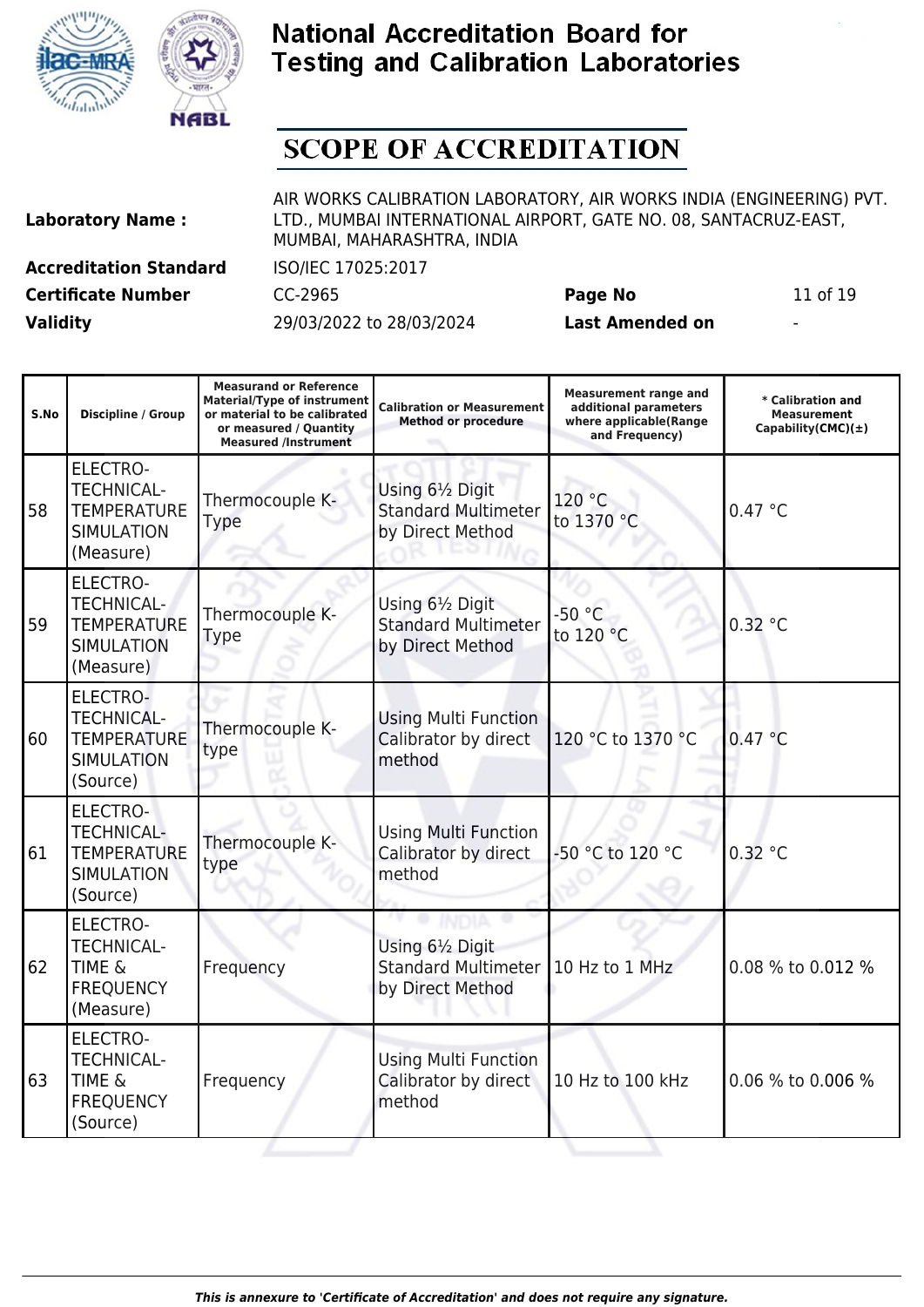



## **SCOPE OF ACCREDITATION**

| <b>Laboratory Name:</b>       |
|-------------------------------|
| <b>Accreditation Standard</b> |

AIR WORKS CALIBRATION LABORATORY, AIR WORKS INDIA (ENGINEERING) PVT. LTD., MUMBAI INTERNATIONAL AIRPORT, GATE NO. 08, SANTACRUZ-EAST, MUMBAI, MAHARASHTRA, INDIA

**Certificate Number** CC-2965 **Page No** 12 of 19 **Validity** 29/03/2022 to 28/03/2024 **Last Amended on** -

**Accreditation Standard** ISO/IEC 17025:2017

| S.No | Discipline / Group                                                                                               | <b>Measurand or Reference</b><br><b>Material/Type of instrument</b><br>or material to be calibrated<br>or measured / Quantity<br><b>Measured /Instrument</b> | <b>Calibration or Measurement</b><br><b>Method or procedure</b>              | <b>Measurement range and</b><br>additional parameters<br>where applicable(Range<br>and Frequency) | * Calibration and<br><b>Measurement</b><br>Capability(CMC) $(\pm)$ |
|------|------------------------------------------------------------------------------------------------------------------|--------------------------------------------------------------------------------------------------------------------------------------------------------------|------------------------------------------------------------------------------|---------------------------------------------------------------------------------------------------|--------------------------------------------------------------------|
| 64   | ELECTRO-<br><b>TECHNICAL-</b><br>TIME &<br><b>FREQUENCY</b><br>(Source)                                          | Frequency                                                                                                                                                    | <b>Using Multi Function</b><br>Calibrator by direct<br>method                | 100 kHz to 2 MHz                                                                                  | 0.008 % to 0.009 %                                                 |
| 65   | MECHANICAL-<br><b>DIMENSION</b><br>(BASIC<br><b>MEASURING</b><br>INSTRUMENT,<br><b>GAUGE ETC.)</b>               | <b>External Micrometer</b><br>(L.C.:0.001 mm)                                                                                                                | Using Slip gauge set<br>by Comparison<br>method                              | 0 to 25 mm                                                                                        | $1.5 \mu m$                                                        |
| 66   | <b>MECHANICAL-</b><br><b>DIMENSION</b><br>(BASIC<br><b>MEASURING</b><br>INSTRUMENT,<br><b>GAUGE ETC.)</b>        | <b>Feeler Gauge</b>                                                                                                                                          | <b>Using External</b><br>Micrometer by<br>comparison method                  | 0.03 mm to 1 mm                                                                                   | $2 \mu m$                                                          |
| 67   | <b>MECHANICAL-</b><br><b>DIMENSION</b><br>(BASIC<br><b>MEASURING</b><br><b>INSTRUMENT,</b><br><b>GAUGE ETC.)</b> | <b>Height Gauge</b><br>(L.C.:0.01 mm)                                                                                                                        | <b>Using Caliper</b><br>Checker and surface<br>plate by Comparison<br>method | 0 to 300 mm                                                                                       | $12.3 \mu m$                                                       |
| 68   | MECHANICAL-<br><b>DIMENSION</b><br>(BASIC<br><b>MEASURING</b><br>INSTRUMENT,<br><b>GAUGE ETC.)</b>               | Vernier Caliper (L.C.<br>$0.01$ mm)                                                                                                                          | <b>Using Caliper</b><br>Checker by<br>comparison method                      | 0 to 300 mm                                                                                       | $12.0 \mu m$                                                       |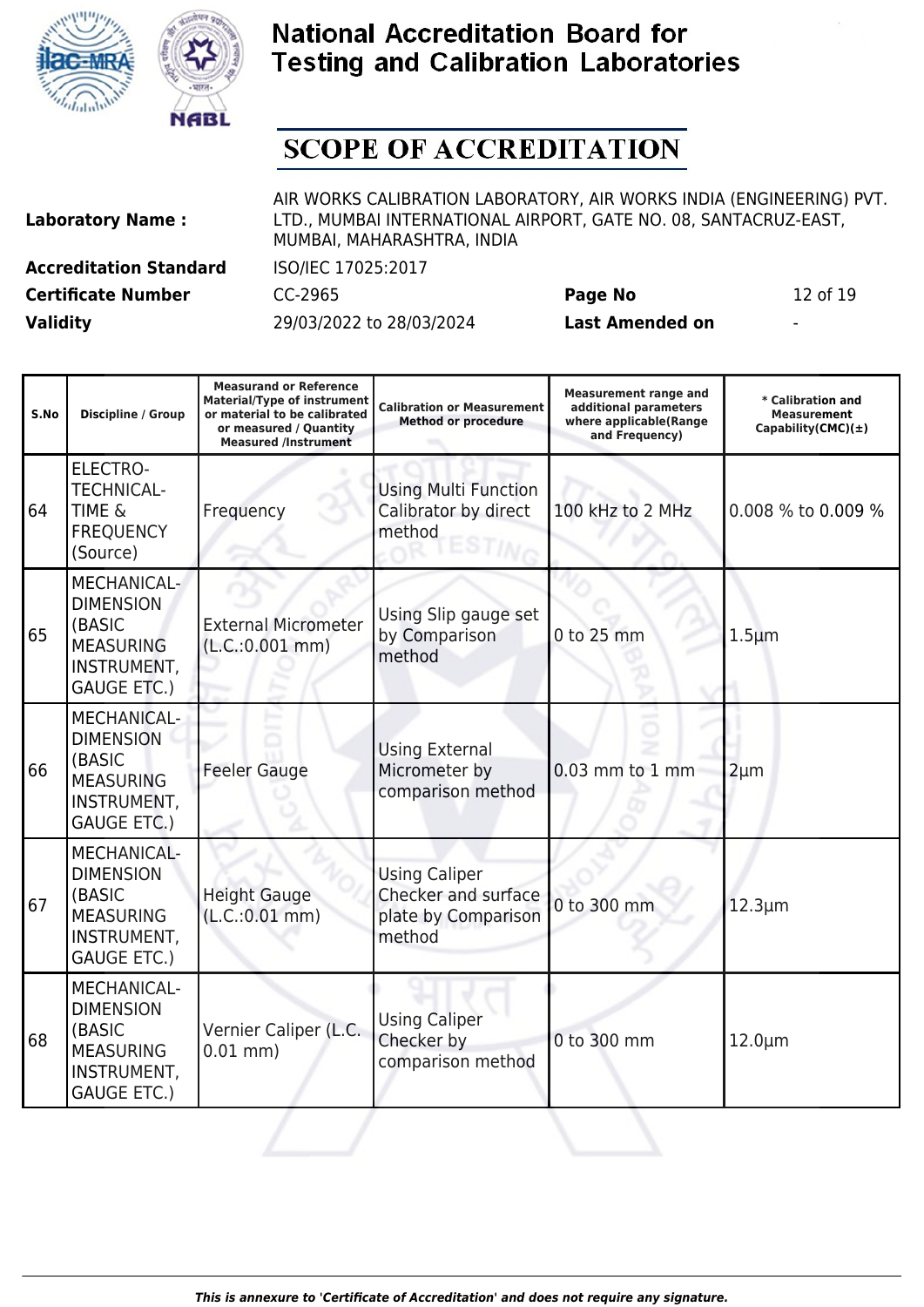



# **SCOPE OF ACCREDITATION**

| <b>Laboratory Name:</b> |  |  |
|-------------------------|--|--|
|-------------------------|--|--|

AIR WORKS CALIBRATION LABORATORY, AIR WORKS INDIA (ENGINEERING) PVT. LTD., MUMBAI INTERNATIONAL AIRPORT, GATE NO. 08, SANTACRUZ-EAST, MUMBAI, MAHARASHTRA, INDIA

**Certificate Number** CC-2965 **Page No** 13 of 19

**Accreditation Standard** ISO/IEC 17025:2017

| S.No | Discipline / Group                                                           | <b>Measurand or Reference</b><br><b>Material/Type of instrument</b><br>or material to be calibrated<br>or measured / Quantity<br><b>Measured /Instrument</b>          | <b>Calibration or Measurement</b><br><b>Method or procedure</b>                                | <b>Measurement range and</b><br>additional parameters<br>where applicable(Range<br>and Frequency) | * Calibration and<br><b>Measurement</b><br>Capability(CMC) $(\pm)$ |
|------|------------------------------------------------------------------------------|-----------------------------------------------------------------------------------------------------------------------------------------------------------------------|------------------------------------------------------------------------------------------------|---------------------------------------------------------------------------------------------------|--------------------------------------------------------------------|
| 69   | MECHANICAL-<br><b>PRESSURE</b><br><b>INDICATING</b><br><b>DEVICES</b>        | Analog and Digital<br>Vacuum gauges,<br><b>Transducers with</b><br>indicator,<br><b>Transmitters with</b><br>indicator                                                | <b>Using Digital</b><br><b>Pressure Calibrator</b><br>as per DKD R-6-1 by<br>comparison Method | $-0.93$ bar to $0$                                                                                | $0.015$ bar                                                        |
| 70   | <b>MECHANICAL-</b><br><b>PRESSURE</b><br><b>INDICATING</b><br><b>DEVICES</b> | <b>Hydraulic Pressure:</b><br>Analog and Digital<br>Pressure Gauge,<br><b>Pressure Transducer</b><br>with indicator,<br><b>Pressure Transmitter</b><br>with indicator | <b>Using Digital</b><br><b>Pressure Calibrator</b><br>as per DKD R-6-1 by<br>comparison method | 0 to 1000 bar                                                                                     | $0.77$ bar                                                         |
| 71   | MECHANICAL-<br><b>PRESSURE</b><br><b>INDICATING</b><br><b>DEVICES</b>        | <b>Pneumatic Pressure:</b><br>Analog and Digital<br>Pressure gauges,<br>Pressure<br>Transducers with<br>indicator, Pressure<br>Transmitters<br>indicator              | <b>Using Digital</b><br>Pressure Calibrator<br>as per DKD R-6-1 by<br>comparison method        | 0 to 40 bar                                                                                       | 0.038bar                                                           |
| 72   | MECHANICAL-<br><b>TORQUE</b><br><b>GENERATING</b><br><b>DEVICES</b>          | <b>Torque Wrenches</b><br>Type-I (Class A, B, C,<br>D, E) Type-II (Class<br>A, B, C, D, E, F, G)                                                                      | <b>Using Manual</b><br><b>Torque Wrench</b><br>Calibration system<br>as per IS 16906           | 1 Nm to 10 Nm                                                                                     | 1.50%                                                              |
| 73   | MECHANICAL-<br><b>TORQUE</b><br><b>GENERATING</b><br><b>DEVICES</b>          | <b>Torque Wrenches</b><br>Type-I (Class A. B, C,<br>D, E) Type-II (Class<br>A, B, C, D, E, F, G)                                                                      | <b>Using Manual</b><br><b>Torque Wrench</b><br>Calibration system<br>as per IS 16906           | 10 Nm to 1000 Nm                                                                                  | 1.21%                                                              |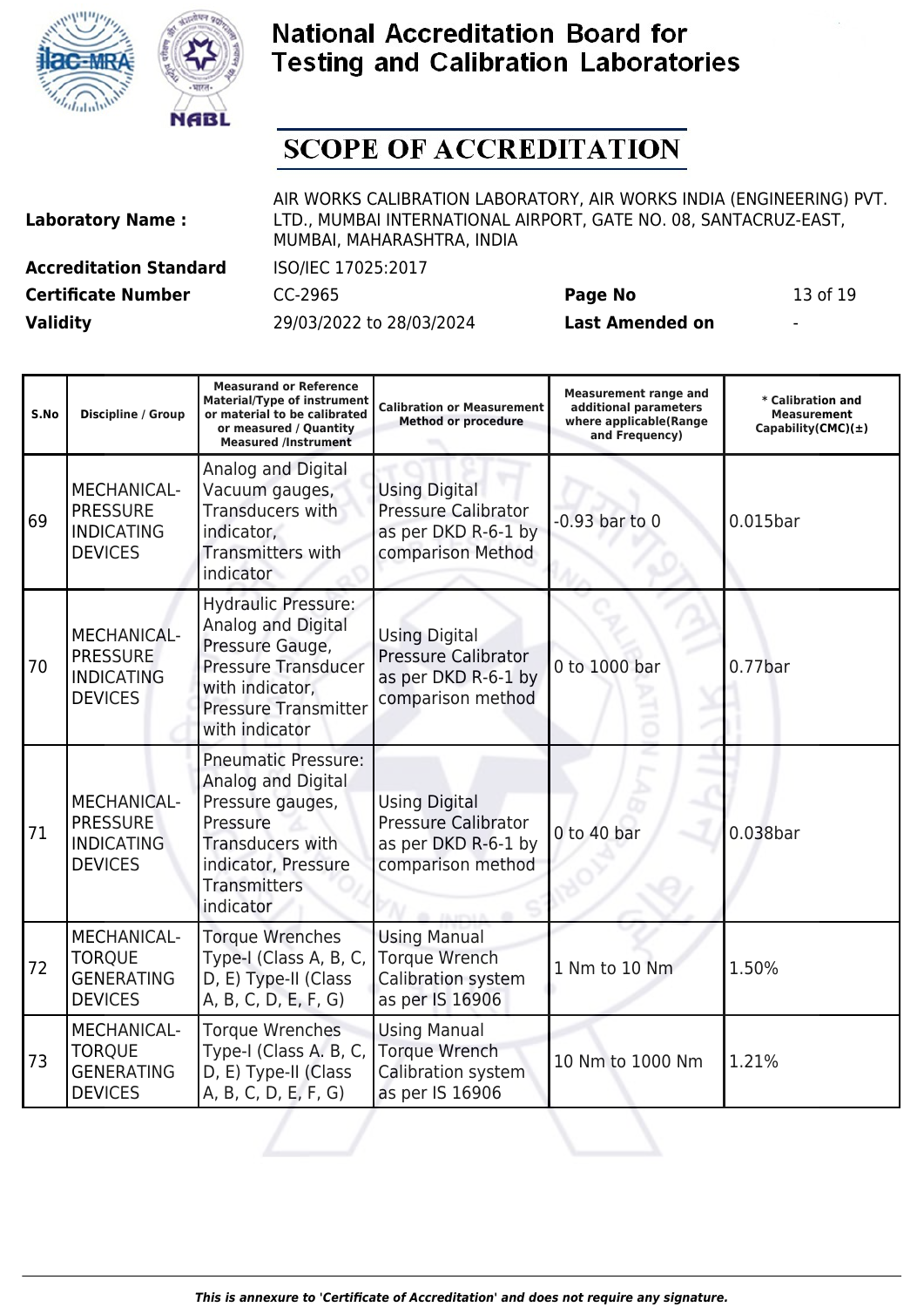



# **SCOPE OF ACCREDITATION**

**Laboratory Name :**

AIR WORKS CALIBRATION LABORATORY, AIR WORKS INDIA (ENGINEERING) PVT. LTD., MUMBAI INTERNATIONAL AIRPORT, GATE NO. 08, SANTACRUZ-EAST, MUMBAI, MAHARASHTRA, INDIA

**Certificate Number** CC-2965 **Page No** 14 of 19

**Accreditation Standard** ISO/IEC 17025:2017

| S.No | <b>Discipline / Group</b>                                                   | <b>Measurand or Reference</b><br>Material/Type of instrument<br>or material to be calibrated<br>or measured / Quantity<br><b>Measured /Instrument</b> | <b>Calibration or Measurement  </b><br><b>Method or procedure</b> | <b>Measurement range and</b><br>additional parameters<br>where applicable(Range<br>and Frequency) | * Calibration and<br><b>Measurement</b><br>Capability(CMC) $(\pm)$ |
|------|-----------------------------------------------------------------------------|-------------------------------------------------------------------------------------------------------------------------------------------------------|-------------------------------------------------------------------|---------------------------------------------------------------------------------------------------|--------------------------------------------------------------------|
| 74   | <b>MECHANICAL-</b><br><b>WEIGHING</b><br><b>SCALE AND</b><br><b>BALANCE</b> | Spring Balance L.C.:<br>50q                                                                                                                           | Using F1 class<br>weights as per IS<br>1702                       | 0 to 100 kg                                                                                       | 37.8g                                                              |

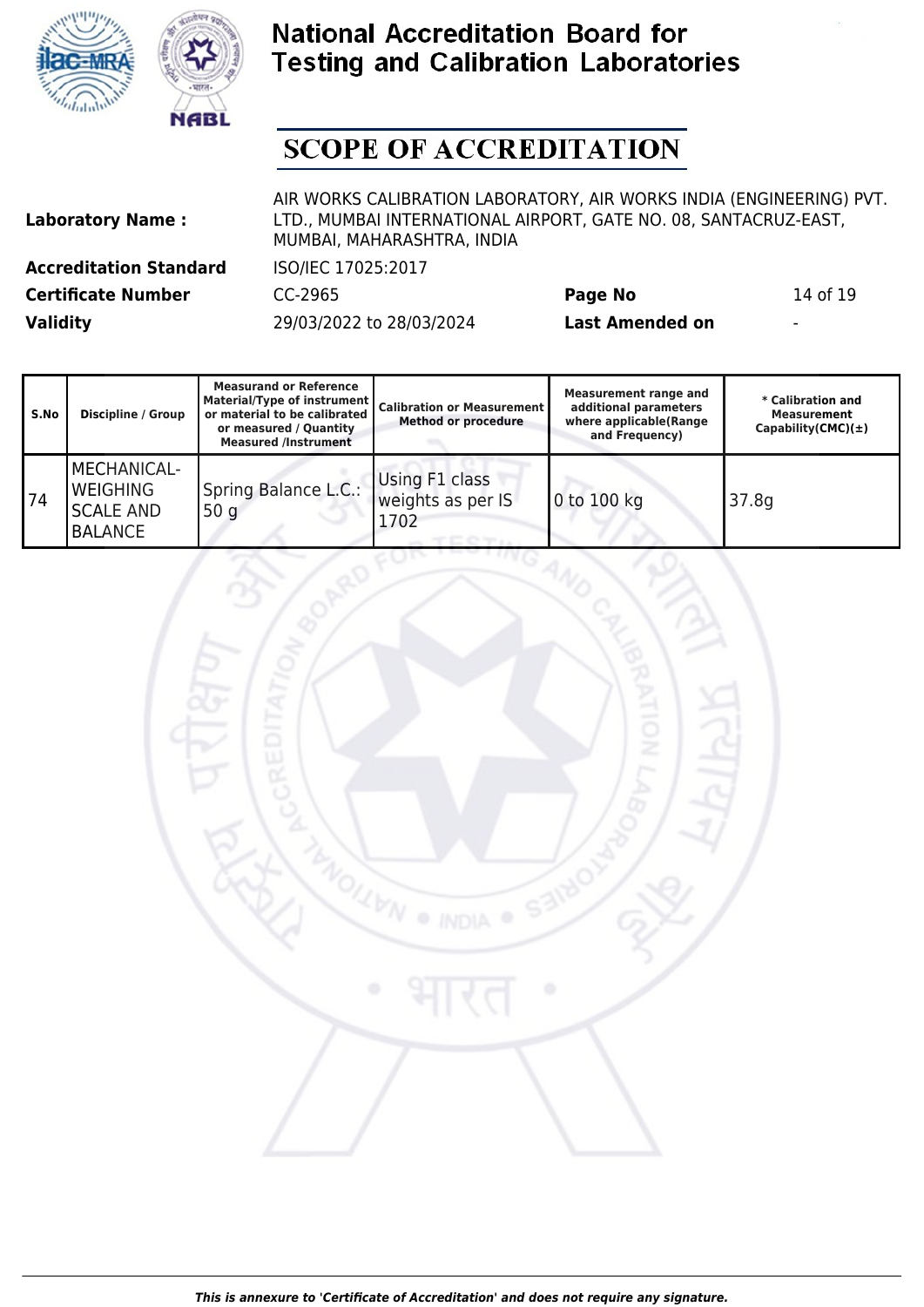



# **SCOPE OF ACCREDITATION**

| <b>Laboratory Name:</b> | LTD., MUMBAI INTERNATIONAL AIRPORT, GATE NO. 08, SANTACRUZ-EAST,<br>MUMBAI, MAHARASHTRA, INDIA |         |          |
|-------------------------|------------------------------------------------------------------------------------------------|---------|----------|
| Accreditation Standard  | ISO/IEC 17025:2017                                                                             |         |          |
| Certificate Number      | CC-2965                                                                                        | Page No | 15 of 19 |

AIR WORKS CALIBRATION LABORATORY, AIR WORKS INDIA (ENGINEERING) PVT. LTD., MUMBAI INTERNATIONAL AIRPORT, GATE NO. 08, SANTACRUZ-EAST, MUMBAI, MAHARASHTRA, INDIA

| S.No           | Discipline / Group                                                                         | <b>Measurand or Reference</b><br><b>Material/Type of instrument</b><br>or material to be calibrated<br>or measured / Quantity<br><b>Measured /Instrument</b> | <b>Calibration or Measurement</b><br><b>Method or procedure</b>    | <b>Measurement range and</b><br>additional parameters<br>where applicable(Range<br>and Frequency) | * Calibration and<br><b>Measurement</b><br>Capability(CMC) $(\pm)$ |
|----------------|--------------------------------------------------------------------------------------------|--------------------------------------------------------------------------------------------------------------------------------------------------------------|--------------------------------------------------------------------|---------------------------------------------------------------------------------------------------|--------------------------------------------------------------------|
|                |                                                                                            |                                                                                                                                                              | <b>Site Facility</b>                                               |                                                                                                   |                                                                    |
| $\overline{1}$ | <b>ELECTRO-</b><br><b>TECHNICAL-</b><br>Alternating<br>Current $(< 1$<br>GHz)<br>(Measure) | AC Current @ 50 Hz                                                                                                                                           | Using 61/2 Digit<br><b>Standard Multimeter</b><br>by Direct Method | 1 A to 10 A                                                                                       | 0.10 % to 0.25 %                                                   |
| $\overline{2}$ | <b>ELECTRO-</b><br><b>TECHNICAL-</b><br>Alternating<br>Current $(< 1$<br>GHz)<br>(Measure) | AC Current @ 50 Hz                                                                                                                                           | Using 61/2 Digit<br><b>Standard Multimeter</b><br>by Direct Method | 100 mA to 1 A                                                                                     | 0.17 % to 0.10 %                                                   |
| 3              | ELECTRO-<br><b>TECHNICAL-</b><br>Alternating<br>Current $(< 1$<br>GHz)<br>(Measure)        | AC Current @ 50 Hz                                                                                                                                           | Using 61/2 Digit<br><b>Standard Multimeter</b><br>by Direct Method | 30 µA to 100 mA                                                                                   | 0.30 % to 0.17 %                                                   |
| 4              | <b>ELECTRO-</b><br><b>TECHNICAL-</b><br>Alternating<br>Current $(< 1$<br>GHz)<br>(Measure) | AC Voltage @ 50 Hz                                                                                                                                           | Using 61/2 Digit<br><b>Standard Multimeter</b><br>by Direct Method | 1 mV to 10 mV                                                                                     | 4.75 % to 0.55 %                                                   |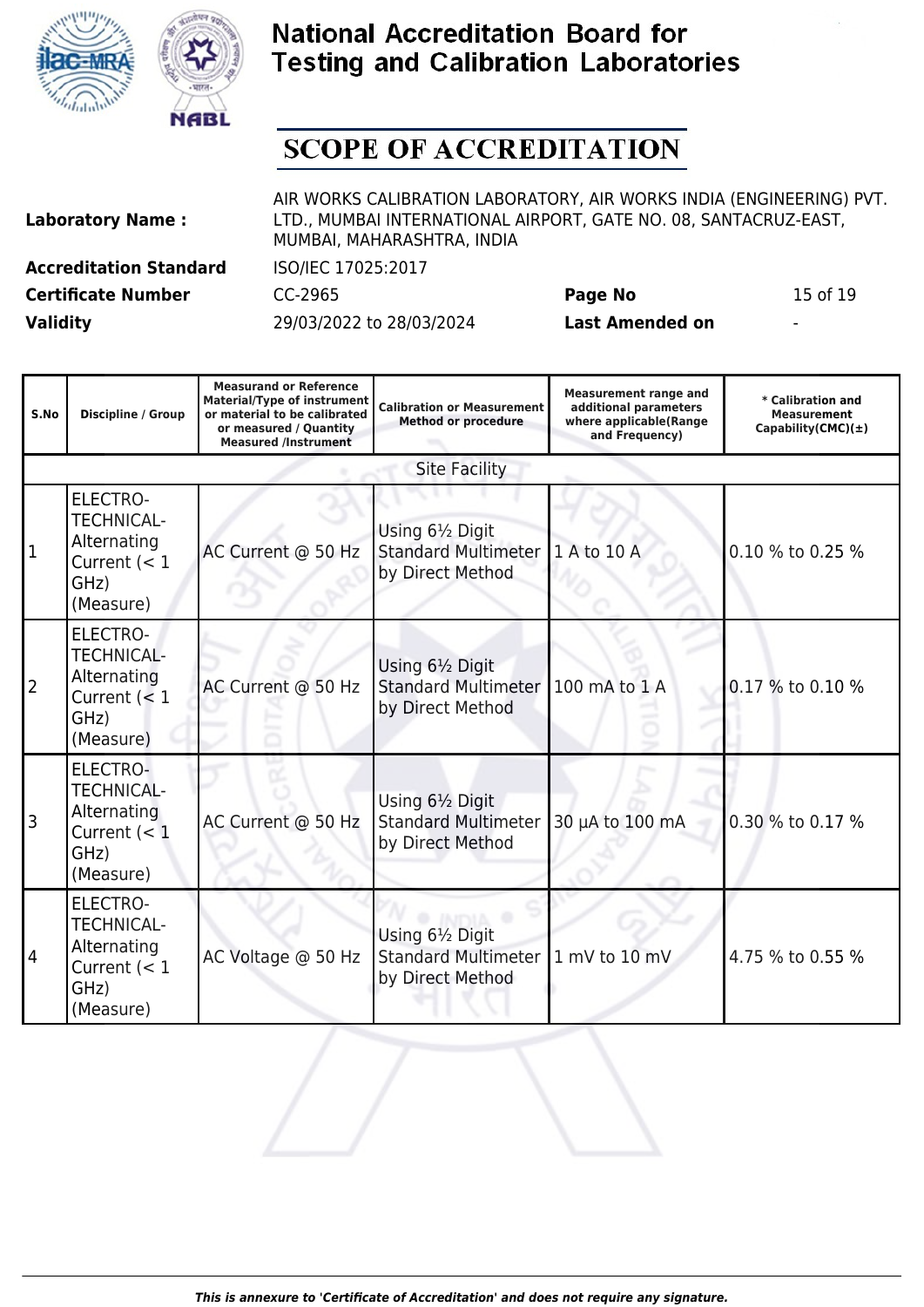



## **SCOPE OF ACCREDITATION**

| <b>Laboratory Name:</b>  |  |
|--------------------------|--|
| A conselidation Chameler |  |

AIR WORKS CALIBRATION LABORATORY, AIR WORKS INDIA (ENGINEERING) PVT. LTD., MUMBAI INTERNATIONAL AIRPORT, GATE NO. 08, SANTACRUZ-EAST, MUMBAI, MAHARASHTRA, INDIA

**Certificate Number** CC-2965 **Page No** 16 of 19 **Validity** 29/03/2022 to 28/03/2024 **Last Amended on** -

**Accreditation Standard** ISO/IEC 17025:2017

| S.No           | Discipline / Group                                                                         | <b>Measurand or Reference</b><br><b>Material/Type of instrument</b><br>or material to be calibrated<br>or measured / Quantity<br><b>Measured /Instrument</b> | <b>Calibration or Measurement</b><br><b>Method or procedure</b>    | <b>Measurement range and</b><br>additional parameters<br>where applicable(Range<br>and Frequency) | * Calibration and<br><b>Measurement</b><br>Capability(CMC) $(\pm)$ |
|----------------|--------------------------------------------------------------------------------------------|--------------------------------------------------------------------------------------------------------------------------------------------------------------|--------------------------------------------------------------------|---------------------------------------------------------------------------------------------------|--------------------------------------------------------------------|
| 5              | <b>ELECTRO-</b><br><b>TECHNICAL-</b><br>Alternating<br>Current $(< 1$<br>GHz)<br>(Measure) | AC Voltage @ 50 Hz                                                                                                                                           | Using 61/2 Digit<br><b>Standard Multimeter</b><br>by Direct Method | 10 mV to 10 V                                                                                     | 0.55 % to 0.10 %                                                   |
| 6              | <b>ELECTRO-</b><br><b>TECHNICAL-</b><br>Alternating<br>Current $(< 1$<br>GHz)<br>(Measure) | AC Voltage @ 50 Hz                                                                                                                                           | Using 61/2 Digit<br><b>Standard Multimeter</b><br>by Direct Method | 10 V to 1000 V                                                                                    | 0.10 % to 0.12 %                                                   |
| $\overline{7}$ | <b>ELECTRO-</b><br><b>TECHNICAL-</b><br>Alternating<br>Current $(< 1$<br>GHz)<br>(Measure) | Capacitance (1 kHz)                                                                                                                                          | Using 61/2 Digit<br><b>Standard Multimeter</b><br>by Direct Method | $1$ nF to 10 nF                                                                                   | 5.2 % to 1.73 %                                                    |
| 8              | <b>ELECTRO-</b><br><b>TECHNICAL-</b><br>Alternating<br>Current $(< 1$<br>GHz)<br>(Measure) | Capacitance (1 kHz)                                                                                                                                          | Using 61/2 Digit<br><b>Standard Multimeter</b><br>by Direct Method | 10 nF to 1 mF                                                                                     | 1.73 % to 1.9 %                                                    |
| 9              | <b>ELECTRO-</b><br><b>TECHNICAL-</b><br><b>DIRECT</b><br><b>CURRENT</b><br>(Measure)       | <b>DC Current</b>                                                                                                                                            | Using 61/2 Digit<br><b>Standard Multimeter</b><br>by Direct Method | 1 A to 10 A                                                                                       | 0.085 % to 0.20 %                                                  |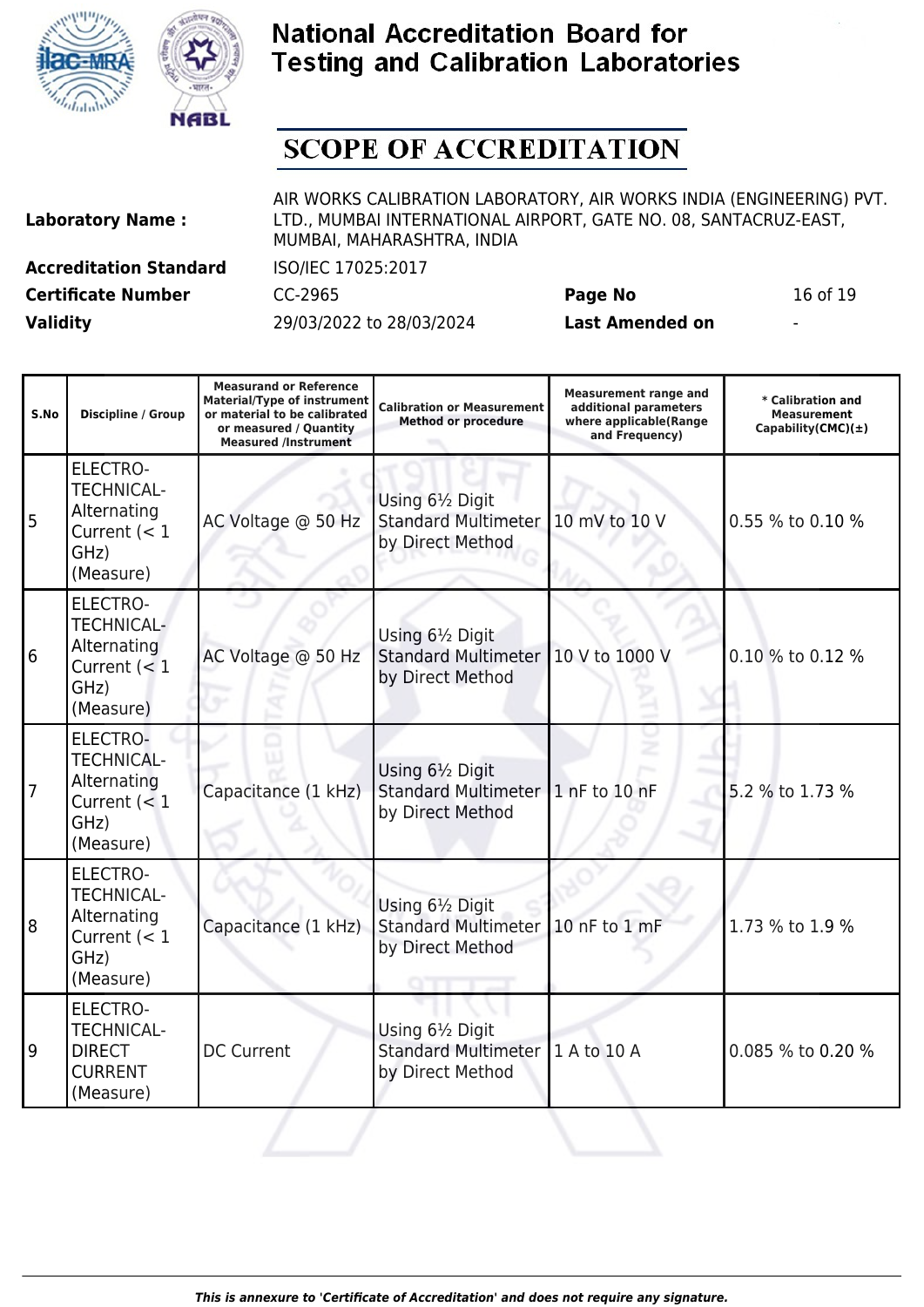

T



### **National Accreditation Board for Testing and Calibration Laboratories**

# **SCOPE OF ACCREDITATION**

| <b>Laboratory Name:</b>       |  |  |  |  |
|-------------------------------|--|--|--|--|
| <b>Accreditation Standard</b> |  |  |  |  |
| Captificate Monateer          |  |  |  |  |

AIR WORKS CALIBRATION LABORATORY, AIR WORKS INDIA (ENGINEERING) PVT. LTD., MUMBAI INTERNATIONAL AIRPORT, GATE NO. 08, SANTACRUZ-EAST, MUMBAI, MAHARASHTRA, INDIA

**Certificate Number** CC-2965 **Page No** 17 of 19

**Accreditation Standard** ISO/IEC 17025:2017

**Measurand or Reference**

**Validity** 29/03/2022 to 28/03/2024 **Last Amended on** -

Τ

| S.No | <b>Discipline / Group</b>                                                            | <b>Material/Type of instrument</b><br>or material to be calibrated<br>or measured / Quantity<br><b>Measured /Instrument</b> | <b>Calibration or Measurement</b><br><b>Method or procedure</b>    | <b>Measurement range and</b><br>additional parameters<br>where applicable(Range<br>and Frequency) | * Calibration and<br><b>Measurement</b><br>Capability(CMC) $(\pm)$ |
|------|--------------------------------------------------------------------------------------|-----------------------------------------------------------------------------------------------------------------------------|--------------------------------------------------------------------|---------------------------------------------------------------------------------------------------|--------------------------------------------------------------------|
| 10   | ELECTRO-<br><b>TECHNICAL-</b><br><b>DIRECT</b><br><b>CURRENT</b><br>(Measure)        | <b>DC Current</b>                                                                                                           | Using 61/2 Digit<br><b>Standard Multimeter</b><br>by Direct Method | 10 µA to 100 mA                                                                                   | 0.36 % to 0.065 %                                                  |
| 11   | <b>ELECTRO-</b><br><b>TECHNICAL-</b><br><b>DIRECT</b><br><b>CURRENT</b><br>(Measure) | <b>DC Current</b>                                                                                                           | Using 61/2 Digit<br><b>Standard Multimeter</b><br>by Direct Method | 100 mA to 1 A                                                                                     | 0.065 % to 0.085 %                                                 |
| 12   | ELECTRO-<br><b>TECHNICAL-</b><br><b>DIRECT</b><br><b>CURRENT</b><br>(Measure)        | <b>DC Voltage</b>                                                                                                           | Using 61/2 Digit<br><b>Standard Multimeter</b><br>by Direct Method | 1 mV to 100 mV                                                                                    | 0.45 % to 0.045 %                                                  |
| 13   | <b>ELECTRO-</b><br><b>TECHNICAL-</b><br><b>DIRECT</b><br><b>CURRENT</b><br>(Measure) | <b>DC Voltage</b>                                                                                                           | Using 61/2 Digit<br><b>Standard Multimeter</b><br>by Direct Method | 10 V to 1000 V                                                                                    | 0.005 % to 0.007 %                                                 |
| 14   | <b>ELECTRO-</b><br><b>TECHNICAL-</b><br><b>DIRECT</b><br><b>CURRENT</b><br>(Measure) | <b>DC Voltage</b>                                                                                                           | Using 61/2 Digit<br><b>Standard Multimeter</b><br>by Direct Method | 100 mV to 10 V                                                                                    | 0.045 % to 0.005 %                                                 |
| 15   | <b>ELECTRO-</b><br><b>TECHNICAL-</b><br><b>DIRECT</b><br><b>CURRENT</b><br>(Measure) | Resistance                                                                                                                  | Using 61/2 Digit<br><b>Standard Multimeter</b><br>by Direct Method | 1 Mohm to 10 Mohm 0.013 % to 0.048 %                                                              |                                                                    |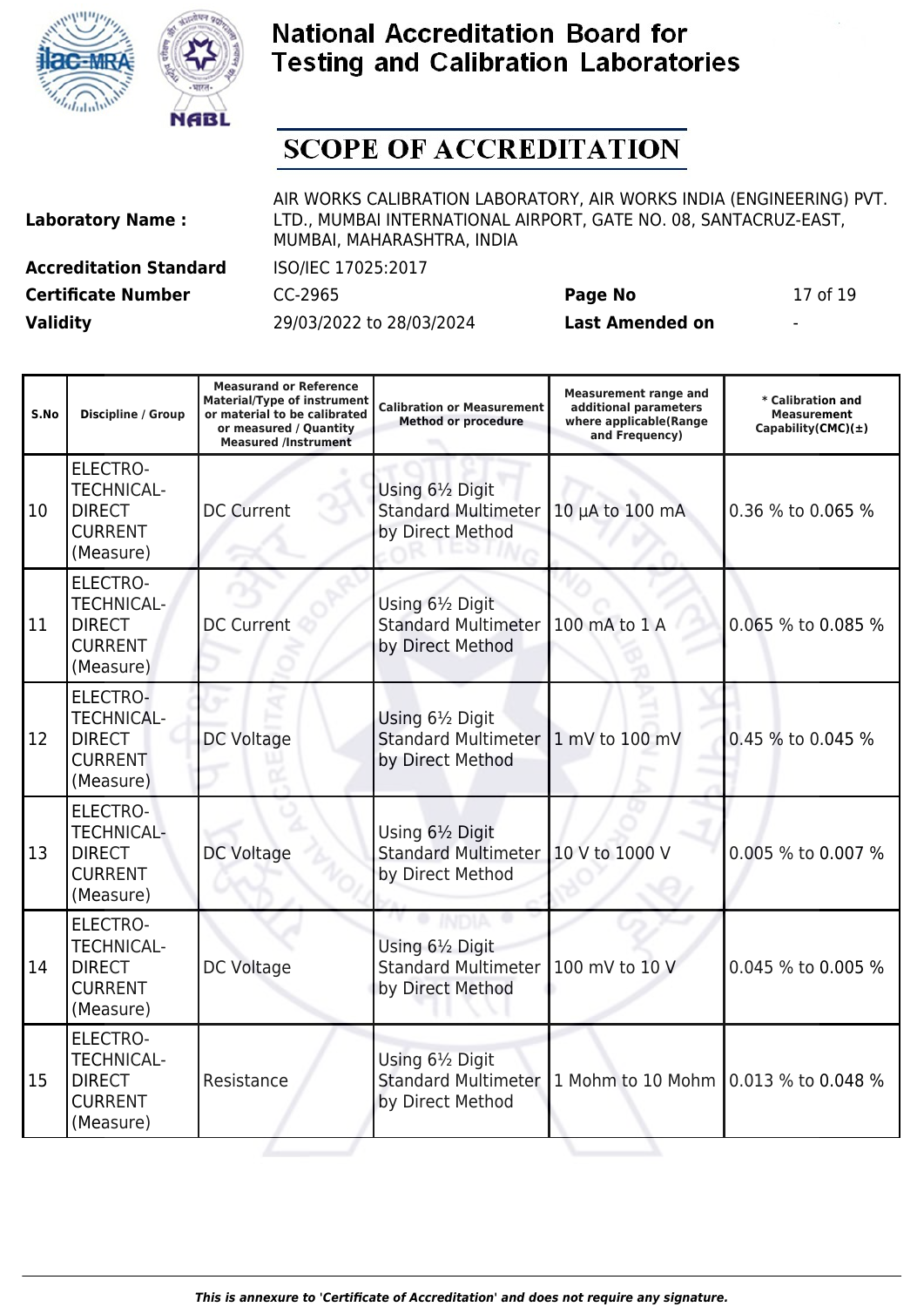



## **SCOPE OF ACCREDITATION**

| <b>Laboratory Name:</b>       |  |  |  |  |
|-------------------------------|--|--|--|--|
| <b>Accreditation Standard</b> |  |  |  |  |
| Cortificato Number            |  |  |  |  |

AIR WORKS CALIBRATION LABORATORY, AIR WORKS INDIA (ENGINEERING) PVT. LTD., MUMBAI INTERNATIONAL AIRPORT, GATE NO. 08, SANTACRUZ-EAST, MUMBAI, MAHARASHTRA, INDIA

**Certificate Number** CC-2965 **Page No** 18 of 19

**Accreditation Standard** ISO/IEC 17025:2017

| S.No | Discipline / Group                                                                    | <b>Measurand or Reference</b><br><b>Material/Type of instrument</b><br>or material to be calibrated<br>or measured / Quantity<br><b>Measured /Instrument</b> | <b>Calibration or Measurement</b><br><b>Method or procedure</b>    | <b>Measurement range and</b><br>additional parameters<br>where applicable(Range<br>and Frequency) | * Calibration and<br><b>Measurement</b><br>Capability(CMC) $(\pm)$ |
|------|---------------------------------------------------------------------------------------|--------------------------------------------------------------------------------------------------------------------------------------------------------------|--------------------------------------------------------------------|---------------------------------------------------------------------------------------------------|--------------------------------------------------------------------|
| 16   | <b>ELECTRO-</b><br><b>TECHNICAL-</b><br><b>DIRECT</b><br><b>CURRENT</b><br>(Measure)  | Resistance                                                                                                                                                   | Using 61/2 Digit<br><b>Standard Multimeter</b><br>by Direct Method | 1 Ohm to 10 Ohm                                                                                   | 0.36 % to 0.046 %                                                  |
| 17   | <b>ELECTRO-</b><br><b>TECHNICAL-</b><br><b>DIRECT</b><br><b>CURRENT</b><br>(Measure)  | Resistance                                                                                                                                                   | Using 61/2 Digit<br><b>Standard Multimeter</b><br>by Direct Method | 10 Mohm to 100<br>Mohm                                                                            | 0.048 % to 0.94 %                                                  |
| 18   | <b>ELECTRO-</b><br><b>TECHNICAL-</b><br><b>DIRECT</b><br><b>CURRENT</b><br>(Measure)  | Resistance                                                                                                                                                   | Using 61/2 Digit<br><b>Standard Multimeter</b><br>by Direct Method | 10 Ohm to 100 Ohm 0.046 % to 0.016 %                                                              |                                                                    |
| 19   | <b>ELECTRO-</b><br><b>TECHNICAL-</b><br><b>DIRECT</b><br><b>CURRENT</b><br>(Measure)  | Resistance                                                                                                                                                   | Using 61/2 Digit<br><b>Standard Multimeter</b><br>by Direct Method | 100 Mohm to 1<br>Gohm                                                                             | 0.94 % to 2.30 %                                                   |
| 20   | <b>ELECTRO-</b><br><b>TECHNICAL-</b><br><b>DIRECT</b><br><b>CURRENT</b><br>(Measure)  | Resistance                                                                                                                                                   | Using 61/2 Digit<br><b>Standard Multimeter</b><br>by Direct Method | 100 Ohm to 1 Mohm 0.016 % to 0.013 %                                                              |                                                                    |
| 21   | ELECTRO-<br><b>TECHNICAL-</b><br><b>TEMPERATURE</b><br><b>SIMULATION</b><br>(Measure) | Thermocouple K-<br><b>Type</b>                                                                                                                               | Using 61/2 Digit<br><b>Standard Multimeter</b><br>by Direct Method | 120 °C<br>to 1370 °C                                                                              | 0.47 °C                                                            |